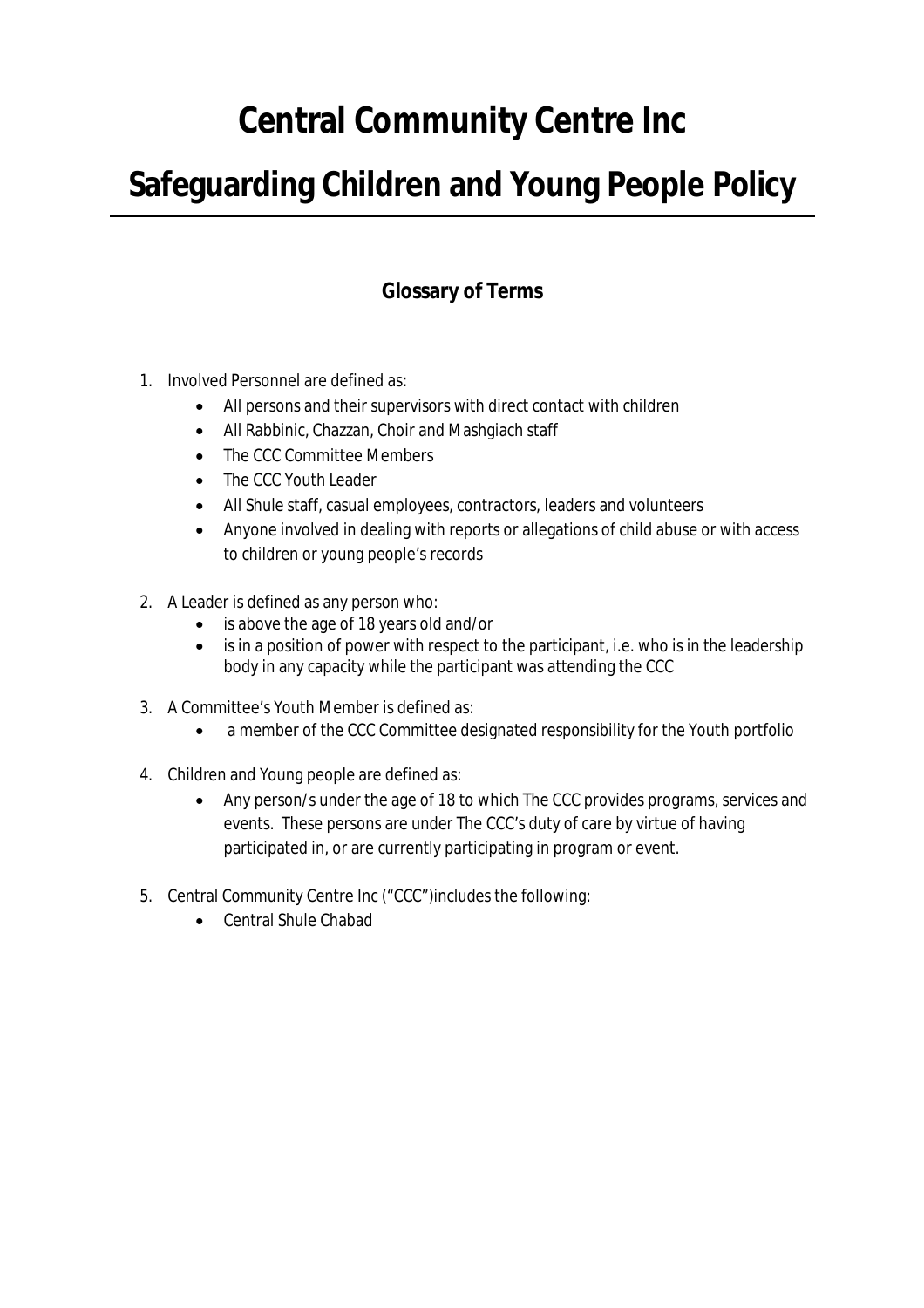# **Safeguarding and Protecting Children Statement**

The CCC is a non-profit community organisation operating in Caulfield South. We provide, (among other things) informal educational programs, events, and services to our youth, from childhood through to young adult.

At the CCC, we believe that the welfare of all children and young people is of paramount importance, and that our organisation has an obligation to defend a child's right to care and protection. The Personnel have a responsibility to take action to protect children they suspect may be abused or neglected. We have a zero policy towards abuse or bullying of any kind.

In particular, we are committed to safeguarding children and young people in our care from:

- **Sexual abuse**
- **Physical abuse**
- **Emotional or psychological abuse**
- **Neglect**

**Sexual abuse** is any act in which a person with power or authority over a child (female or male) uses a child for sexual gratification. An abuser can be adult, adolescent or other children. Sexual abuse spans a range of contact and non-contact behaviour.

Non-contact behaviour includes:

- Making sexual comments or sexual innuendo (in person, in letters, or by telephone, text messages, email or gestures)
- Voyeurism including commenting on physical attractiveness
- Exposing a child to pornography
- Nudity an abuser exposing parts of their body or the child's body.

Contact behaviour includes:

- Fondling, kissing or licking
- Sexual penetration, fellatio, cunnilingus, analingus or mutual masturbation
- Exploiting a child through prostitution or sexually explicit photography

**Physical abuse** occurs when a parent or caregiver or any person or people identified as having an authoritative role over a child or young person (the 'abuser') subjects a child or young person to non-accidental physically aggressive acts. The abuser may inflict an injury intentionally or inadvertently either as a result of physical punishment, or the aggressive treatment of a child. Physically abusive behaviour includes (but is not limited to) shoving, hitting, slapping, shaking, throwing, punching, biting, burning, or kicking.

**Emotional or psychological abuse** occurs when a caregiver or parent or any person or people identified as having an authoritative role over a child or young person repeatedly rejects, ostracises or threatens a child. Often there is a pattern of emotional or psychological abuse, rather than a single incident.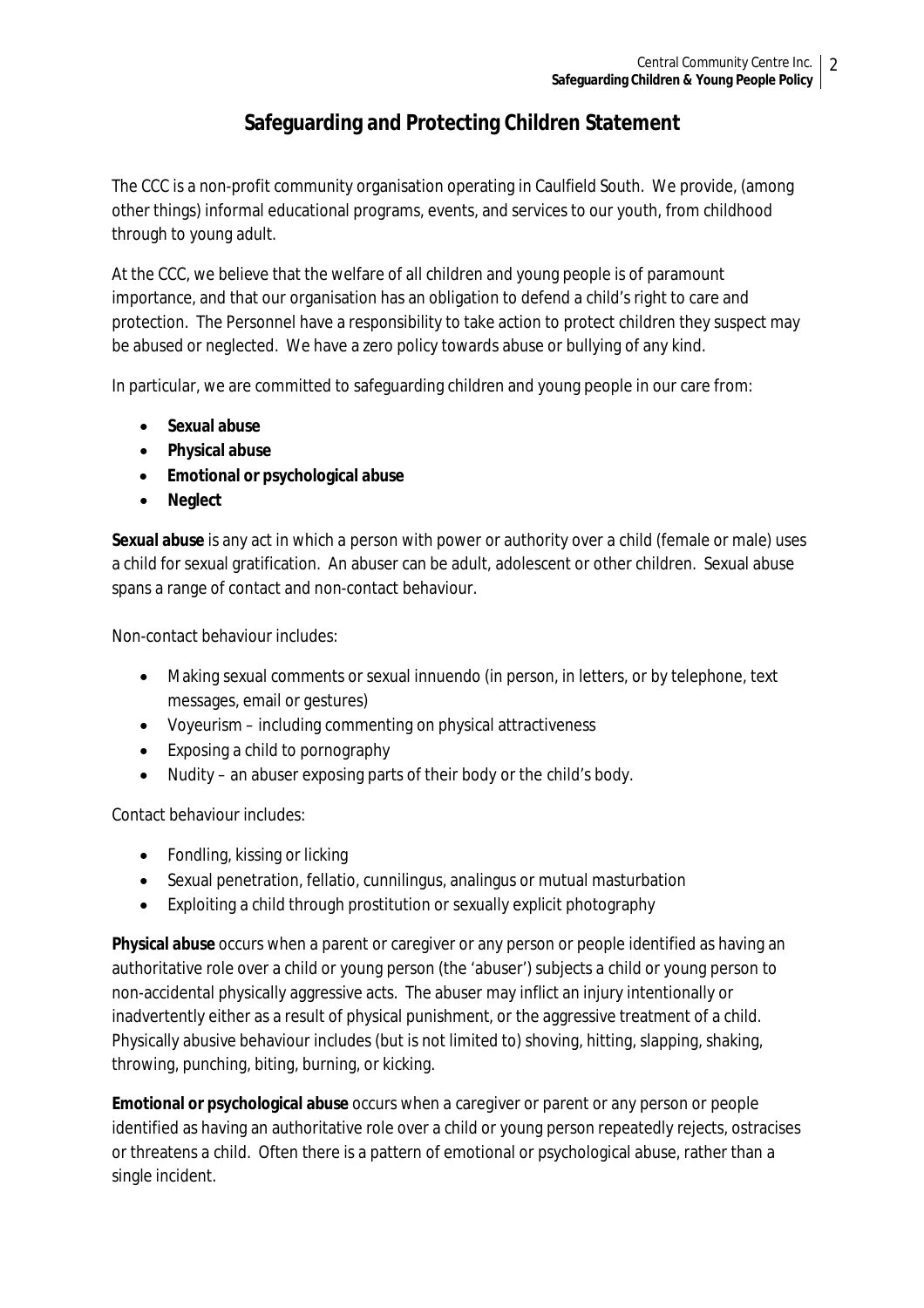Such abuse may involve humiliating, terrorising, name-calling, belittlement, inappropriate symbolic acts or continual coldness or ostracism from the caregiver or parent, to an extent that results in significantly damaging the child's physical, intellectual or emotional wellbeing and development.

**Neglect** occurs when a parent or caregiver or any person or people identified as having an authoritative role over a child or young person fails to provide a child with the basic necessities of life. Such neglect includes the failure to provide adequate food, clothing, shelter, medical attention or supervision to the extent that the child's health and development is, or is likely to be, significantly harmed.

The CCC expects all involved Personnel within our organisation, regardless of their role or level of responsibility, to safeguard children and young people from such harm by:

- Adopting the Code of Practice and Behaviour we have set as our standard when carrying out their roles
- Report any abuse or neglect of which they become aware of, by following our 'Responding' to Child Abuse Reports and Allegations' policy and procedure. This is regardless of whether that abuse is being perpetrated by Personnel within our organisation, or by those outside our organisation, including those from the child's family, extended family, their family's extended network or strangers

The CCC is committed to ensuring that all our involved Personnel, including all employees and volunteers will be informed of our 'Safeguarding Children and Young People' Policy, and will be given a hard copy of the Policy.

Our organisation's commitment to providing a safe environment for the children and young people to whom we provide services is endorsed and approved by the CCC committee of management.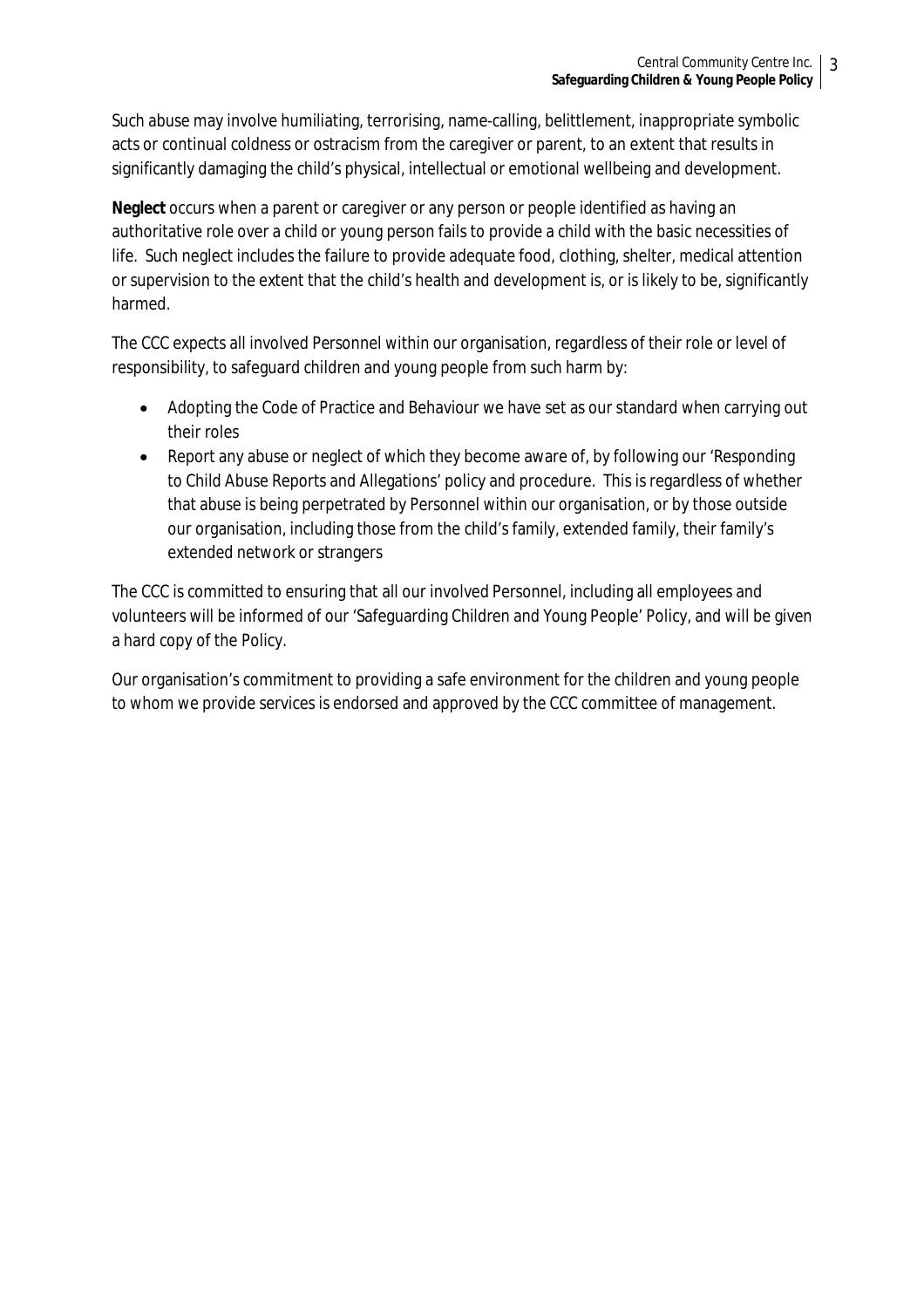# **Practice and Behaviour Guidelines**

# **Purpose**

The CCC aims to provide children and young people with a positive, professional and caring environment that enriches their emotional and social wellbeing, as well as empowering our youth through our informal education programs, event and services. We are committed to safeguarding children and young people in our care and ensuring that they feel safe at all times. Accordingly we wish to ensure that our Personnel strive for the highest possible standards with respect to safeguarding children and young people from abuse. To that end we have developed these practice and behaviour guidelines to identify, and so prevent, behaviour that may be harmful to the children and young people in our care.

# **Application**

All Personnel, from our staff members and employees to our volunteers and Committee Members are required to observe these practice and behaviour guidelines. Developed to protect children and young people engaged in all services, these guidelines have been formally approved and endorsed by the CCC's committee of management.

#### **Commitment**

- 1. You should read these Practice and Behaviour Guidelines in conjunction with:
	- The specific requirements of your role as defined in your contract OR Job Description.
	- Other relevant Policy and Procedure documents, including
		- The CCC's 'Safeguarding Children and Young People Policy' statement
		- The CCC's 'Responding to Child Abuse Reports and Allegations' Policy
		- The CCC's 'Children's Rights' Statement
	- All applicable prevailing laws under Victorian and Federal legislation.
	- General community expectations in relation to appropriate behaviour between adults and children.
- 2. As part of your commitment to observing the practice and behaviour guidelines you will be required to sign a 'Commitment to the CCC's Practice and Behaviour Guidelines Statement'
- 3. We consider a failure to observe these guidelines as misconduct, and will take appropriate disciplinary action. Such disciplinary action may, depending on the seriousness of the misconduct, include suspension while matters are investigated and/or dismissal. In addition to any disciplinary proceedings, we will report to the police all instances in which a breach of the law has or may have occurred.

# **Exceptions**

There may be exceptional situations where these guidelines do not apply, for example in an emergency situation. However, it is crucial that, where possible, you seek authorisation from a Member of the CCC Committee or the Committee's Youth Member or the Youth Leader prior to taking action that contravenes these guidelines, or that you advise the Member of the CCC Committee or the Committee's Youth Member or the Youth Leader as soon as possible after any incident in which these guidelines are breached.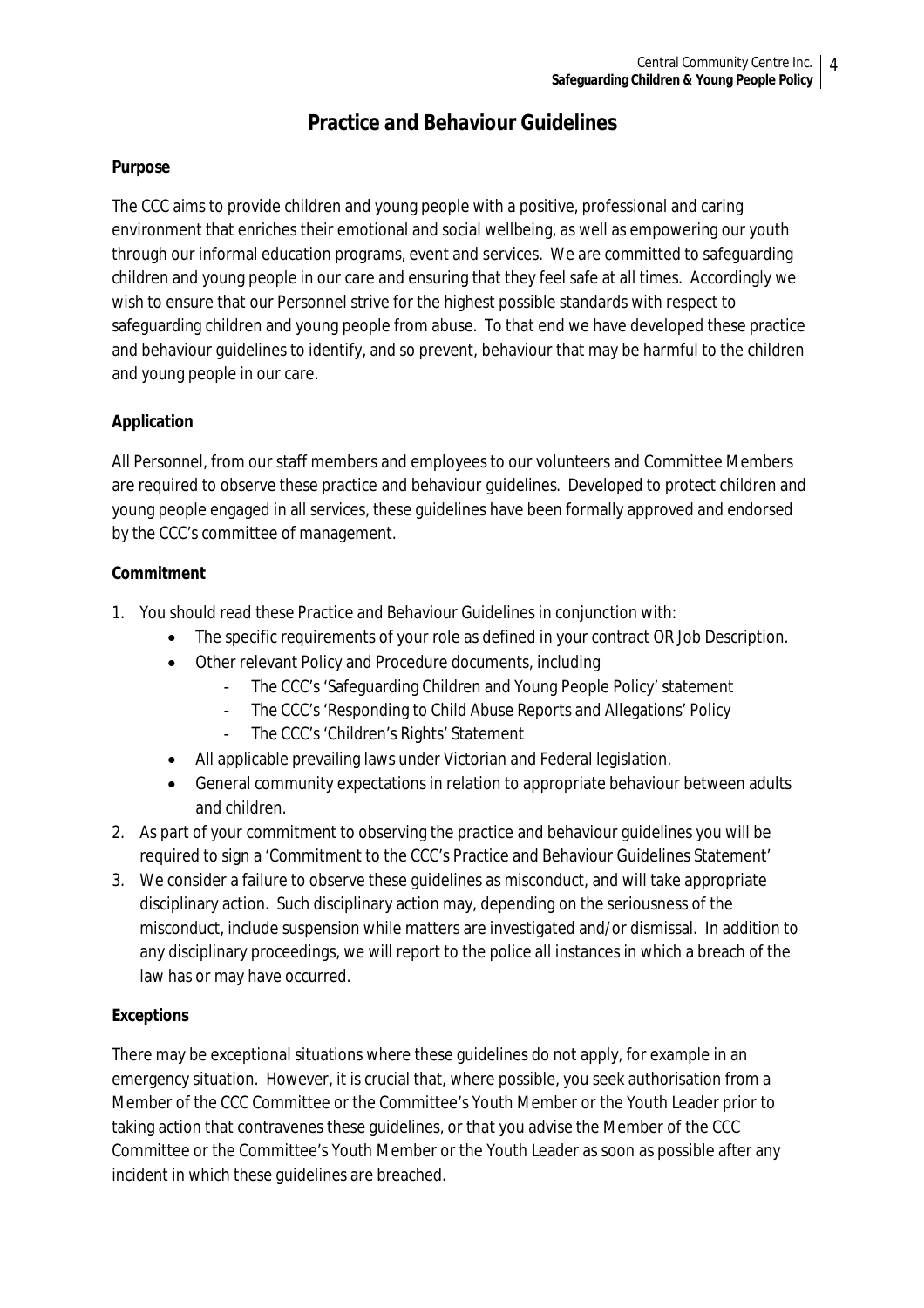#### **The Guidelines**

Our practice and behaviour guidelines address the major areas where you interact with the children and young people who take part in our programs, services and events. We have developed these practice and behaviour guidelines to help you to safeguard those children and young people from abuse or neglect.

#### **Sexual Misconduct**

Under no circumstances is any form of 'sexual behaviour' to occur between, with, or in the presence of, children and/or young people participating in any of our programs, services and events. Sexual conduct, involving a person placed in a position of authority, whether consensual or not, may constitute sexual abuse. Engaging in sexual behaviour while participating in our services is prohibited even if the young persons involved may be above the legal age of consent. The CCC recognise that consensual sexual conduct can still lead to sexual abuse and that consent does not necessarily obviate the definition of abuse.

#### **Sexual Behaviour between a Leader and a Participant**

'Sexual behaviour' between two people where the relationship is formed under circumstances of authority or power within the CCC is unacceptable. For this reason, under no circumstances is any form of 'sexual behaviour' to occur between a Leader and a participant, regardless of whether it is during the CCC time or outside of it. For the purposes of this rule, a Leader is defined as any person who:

- is above the age of 18 years old and/or
- has been in a position of power with respect to the participant, i.e. who has been in the leadership body in any capacity while the participant was attending the CCC

For the purposes of this rule, a participant is defined as any person who:

- attends or has attended the CCC
- is under the age of 18 years old
- is provided with education and/or development by a Leader within the CCC

'Sexual behaviour 'needs to be interpreted widely, to encompass the entire range of actions that would reasonably be considered to be sexual in nature, including but not limited to:

- 'Contact behaviour', such as sexual intercourse, kissing, fondling, licking, sexual penetration, fellatio, cunnilingus or analingus or mutual masturbation or exploiting a child through prostitution or sexually explicit photography
- 'Non-contact behaviour', such as flirting, sexual innuendo, inappropriate text messaging (printed matter, through emails, Facebook, Twitter, MySpace, Skype) inappropriate photography or exposure to pornography or nudity.

#### **Sexual Behaviour between Participants**

Under no circumstances is any form of 'sexual behaviour' to occur between any participants in any activity organised by the CCC. Again, 'Sexual Behaviour' needs to be interpreted widely, to encompass the entire range of actions that would reasonably be considered to be sexual in nature, including but not limited to: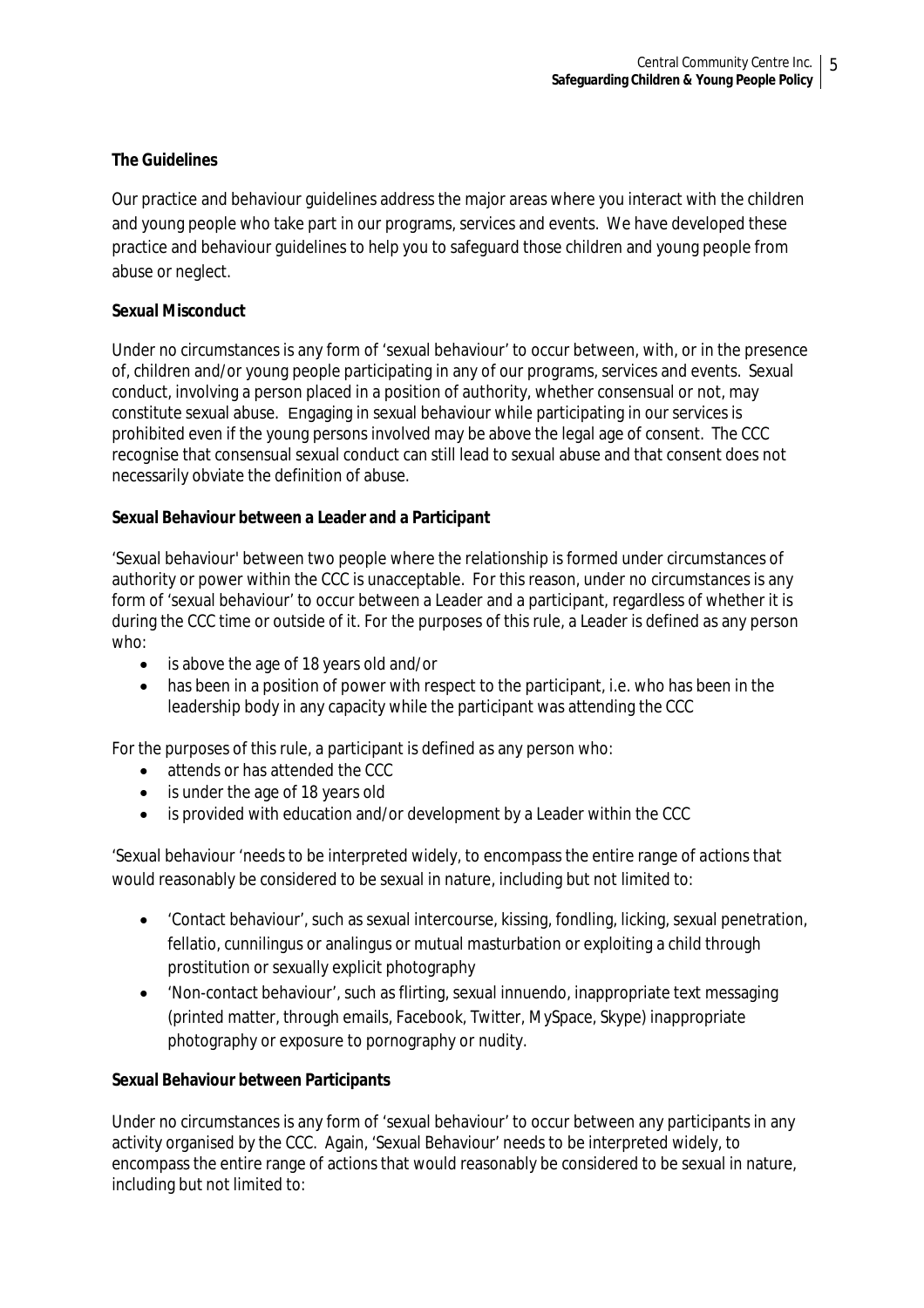- 'contact behaviour', such as sexual intercourse, kissing, fondling, sexual penetration or exploiting another child through prostitution
- 'non-contact behaviour', such as inappropriate sexual insinuation, sexual innuendo, inappropriate text messaging, inappropriate photography or exposure to pornography or nudity

Engaging in sexual behaviour is prohibited even if the young persons involved may be above the legal age of consent.

#### **Sexual Behaviour between Leaders**

Under no circumstances is any form of 'sexual behaviour' to occur between two Leaders in the presence of any children while participating in our activities. Sexual behaviour needs to be interpreted widely, and "partnered Leaders" need to take responsibility for ensuring that any behaviour that a reasonable person would interpret as sexual is kept in the strictest of privacy. This might include (but not limited to) sexual intercourse, kissing, fondling, flirting, sexual innuendo, inappropriate texting, photography, or any exposure to pornography or nudity. The CCC expects all Personnel to respect each other as colleagues and appreciate each other's boundaries.

#### **Sexual Relationships – Beyond formal CCC activities**

The CCC takes all reasonable steps to prevent the establishment of a sexual relationship between Personnel and a participant within the CCC activities. However, the CCC cannot remain responsible for relationships that may form beyond the formal the CCC activities. Beyond the CCC activities Leaders and participants are at liberty to have relationships however, there remains a clear onus upon the Leader to ensure that such a relationship is entirely separate from the CCC, that the relationship is consensual, and that no reasonable interpretation of the relationship might consider its formation as being linked to the CCC or the Personnel's role of power and authority, at any time, over the participant.

# **Positive Behavioural Management**

We strive to ensure that children and young people participating in our programs, services and events are aware of the acceptable limits of their behaviour so that we can provide a positive experience for all participants. However, there are times when Personnel may be required to use appropriate techniques and behaviour management strategies to ensure an effective and positive environment. The safety and wellbeing of the children, young people or Personnel participating in our programs, services and events is paramount.

We require our Personnel to use strategies that are fair, respectful and appropriate to the developmental stage of the children or young people involved. The child or young person needs to be provided with clear directions and given an opportunity to redirect their misbehaviour in a positive manner. Under no circumstance are our Personnel to take disciplinary action involving physical punishment or any form of treatment that could reasonably be considered as degrading, cruel, frightening or humiliating.

# **Adhering to role boundaries**

Our Personnel should not, of their own volition or at the request of a service user, act outside the confines of their duties when helping to deliver our programs, services and events.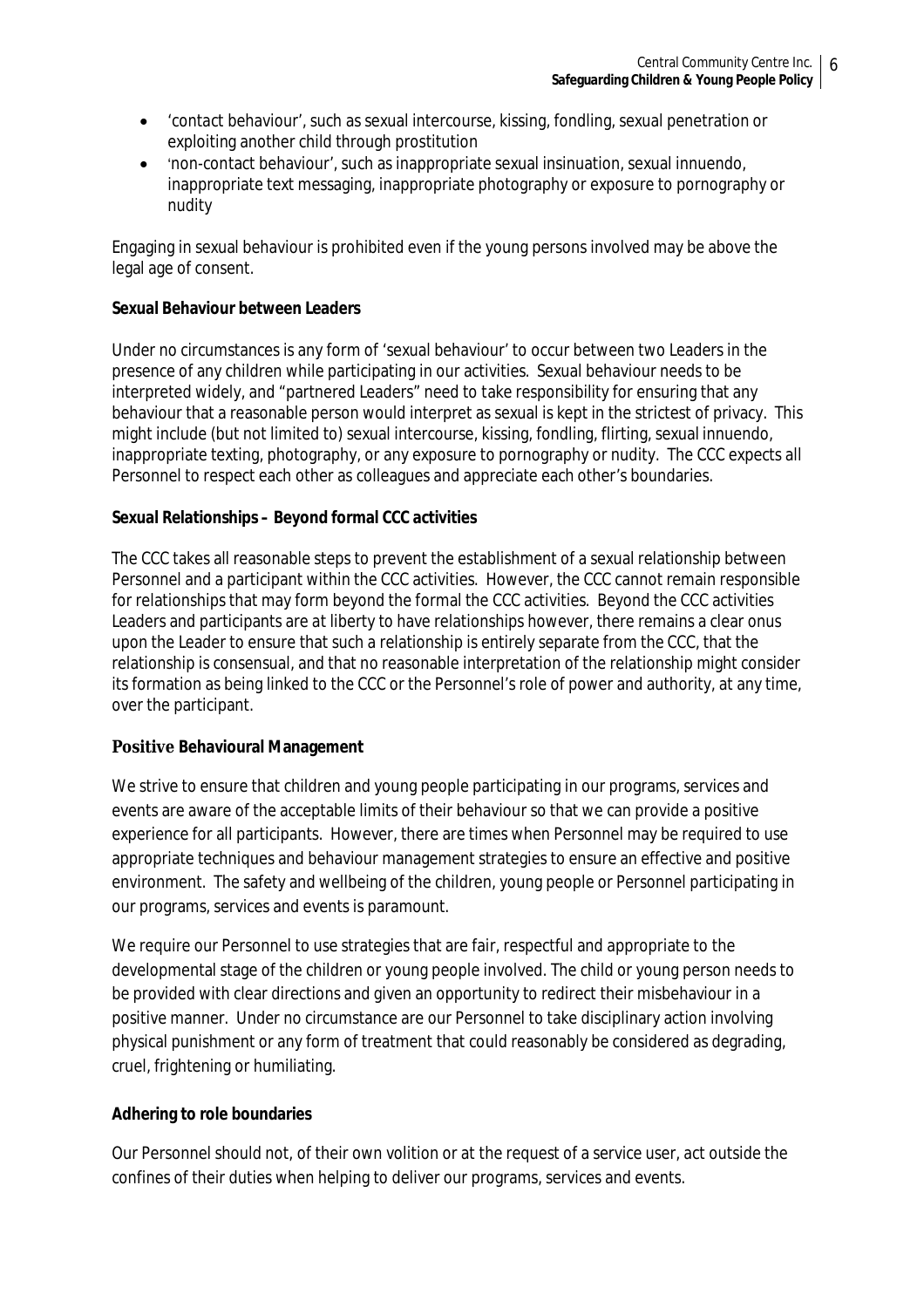The CCC Personnel

- Must not provide unauthorised transportation (e.g., lifts home or to activities) to any youth in our care
- Must not engage in activates with children or young people who are clients/members of our organisation outside authorised programs, services and events, such as extra play dates and trips
- Must not provide any form of support to a child or young person or their family, unrelated to our programs, services and events
- Must not seek or have contact with children or young people (or former participants) outside programs, services and events
- May accept an invitation to attend a private social function of a child or young person who has participated, or is participating in our services only if the invitation was issued by the parent of the child or young person

If any of our Personnel become aware of a situation in which a child or young person requires assistance that is beyond the confines of that person's role, or beyond the scope of the Shule's usual service, they should at the earliest opportunity:

- Refer the matter to the police and/or an appropriate support agency (see Appendix for a listing of contact details of relevant agencies) or
- Refer the child or young person to an appropriate support agency or
- Contact the child or young person's parent or guardian or
- Seek advice from a Member of the CCC Committee or the Committee's Youth Member.

# **Use of language**

Language and/or tone of voice used in the presence of children and young people should:

- Provide clear direction, boost their confidence, encourage or affirm them
- Not be harmful to children in this respect, avoid swearing and language that is:
	- Discriminatory, racist or sexist
	- Derogatory, belittling or negative, (e.g., by calling a child a 'loser' or telling them they are 'too fat')
	- Intended to threaten or frighten
	- Profane or sexual

# **Supervision**

Personnel are responsible for supervising the children and young people to which the CCC provides programs, services and events, to ensure that participants:

- Engage positively with our programs, services and events, for example gain friendships
- Behave appropriately toward one another (e.g., listening with respect and being courteous in discussions, no bullying or untoward behaviour)
- Are in a safe environment and are protected from external threats and intrusions, for example, supervised at all times with no access for intruders etc.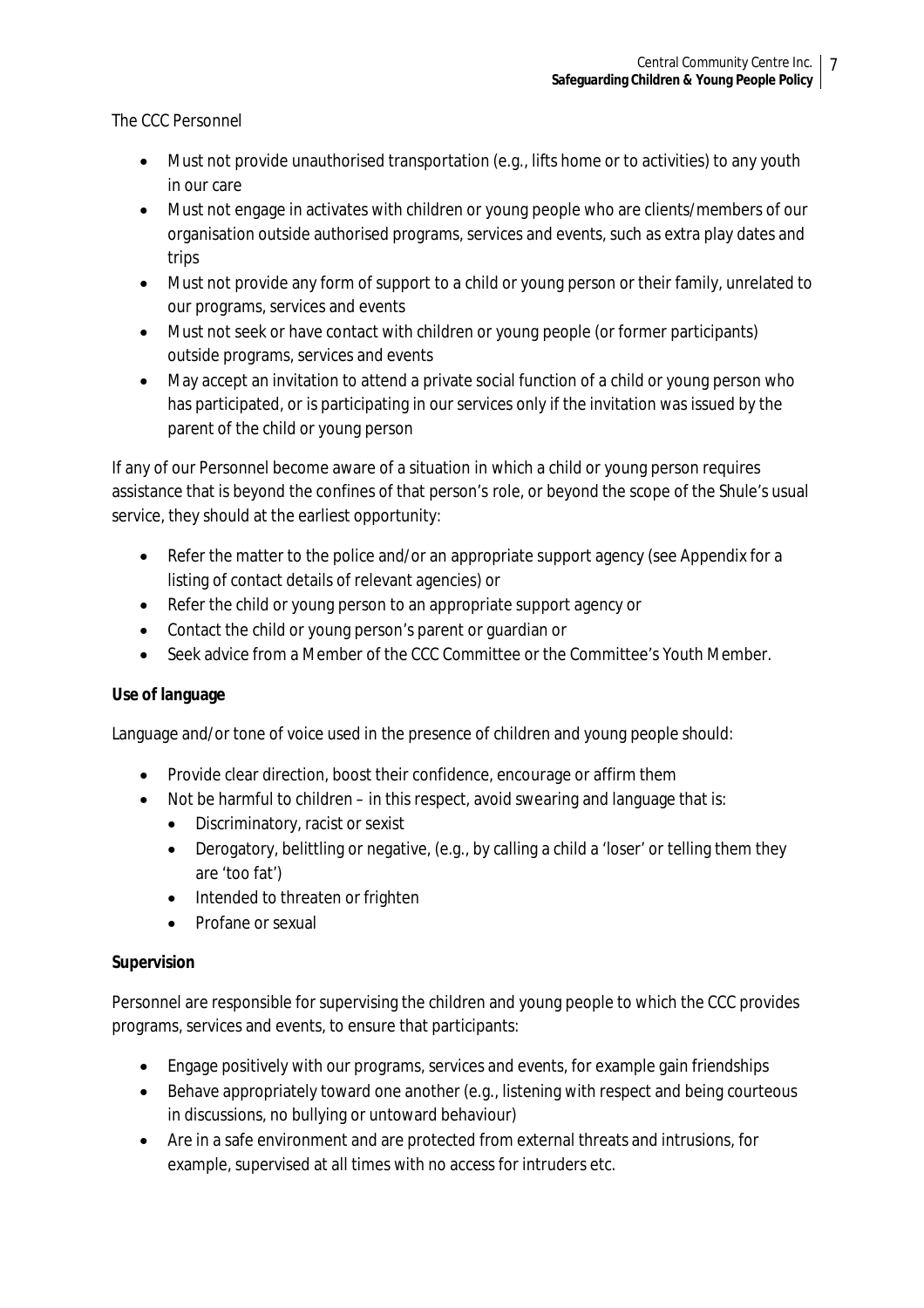Our Personnel are required to avoid one-on-one unsupervised situations with children and young people to whom we provide services, and (where possible) to conduct all activities and/or discussion with service recipients in view of other Personnel.

# **Use of Electronic Communications**

Whenever a member of Personnel makes a telephone call to a participant, sends a participant a text message or email, or communicates with a participant via a social networking site, the Personnel must have a legitimate CCC related purpose for engaging in the communication. This does not mean that the Personnel must limit the communication to purely service related matters as a personal relationship between Personnel and a participant may be essential for informal education. But it does mean that the communication cannot be either, in fact or in reality, for purely social reasons. Some legitimate Shule related purposes include:

- advising the participant about a youth activity, e.g. calling a participant to remind them that a camp sign up or an activity registration is closing soon
- advising the participant about a relevant community event, e.g. sending a participant a text message with the time and location of a Yom Tov ceremony
- encouraging participants to think about issues and debate a topic that relates to the ideology of the Shule, e.g. posting the Parashah Trivia questions an article or information from Chabad Sparks or the Betar Facebook page.

Even if the communication is for a legitimate Shule related purpose, Personnel:

- must not communicate anything that a reasonable observer could view as being of a sexual or abusive nature
- are forbidden from using such communication to promote unauthorised 'social' activity or to arrange unauthorised contact
- are forbidden from requesting the participant to keep a communication a secret from their parents.

In order to avoid any doubt about the appropriateness of communication, Personnel may choose to copy email and text messages sent to a child or young person to their parent/guardian. Personnel are encouraged to do so for events such as camps and overnight activities.

# **Instant Messaging and Social Networking**

Leaders are to recognise the risk in communicating with participants via Internet chat rooms (or other online forums) or online instant messaging services. In recognising these risks, Leaders are not permitted to communicate with participants via these means. The CCC recognises that social networking websites such as Facebook, MySpace and Twitter are important tools in communicating the Shule's message of the day and encouraging participants to be actively involved in the CCC. While it is encouraged to communicate to participants via these networks, Leaders must not communicate with participants in a way that would be inappropriate. For the benefit of protecting the participant and Leaders, Leaders are only permitted to communicate with participants via social networking sites such as Facebook, MySpace and Twitter if:

- a Member of the CCC Committee or the Committee's Youth Member or the Youth Leader has given permission to set up an official page, group or profile
- a Member of the CCC Committee, the Committee's Youth Member or the Youth Leader has the ability to supervise the official page, group or profile in its entirety
- the Personnel responsible for the official page, group or profile has the ability to monitor the content, whether posted by children, other Leaders or third parties, and remove any material that may be considered offensive or inappropriate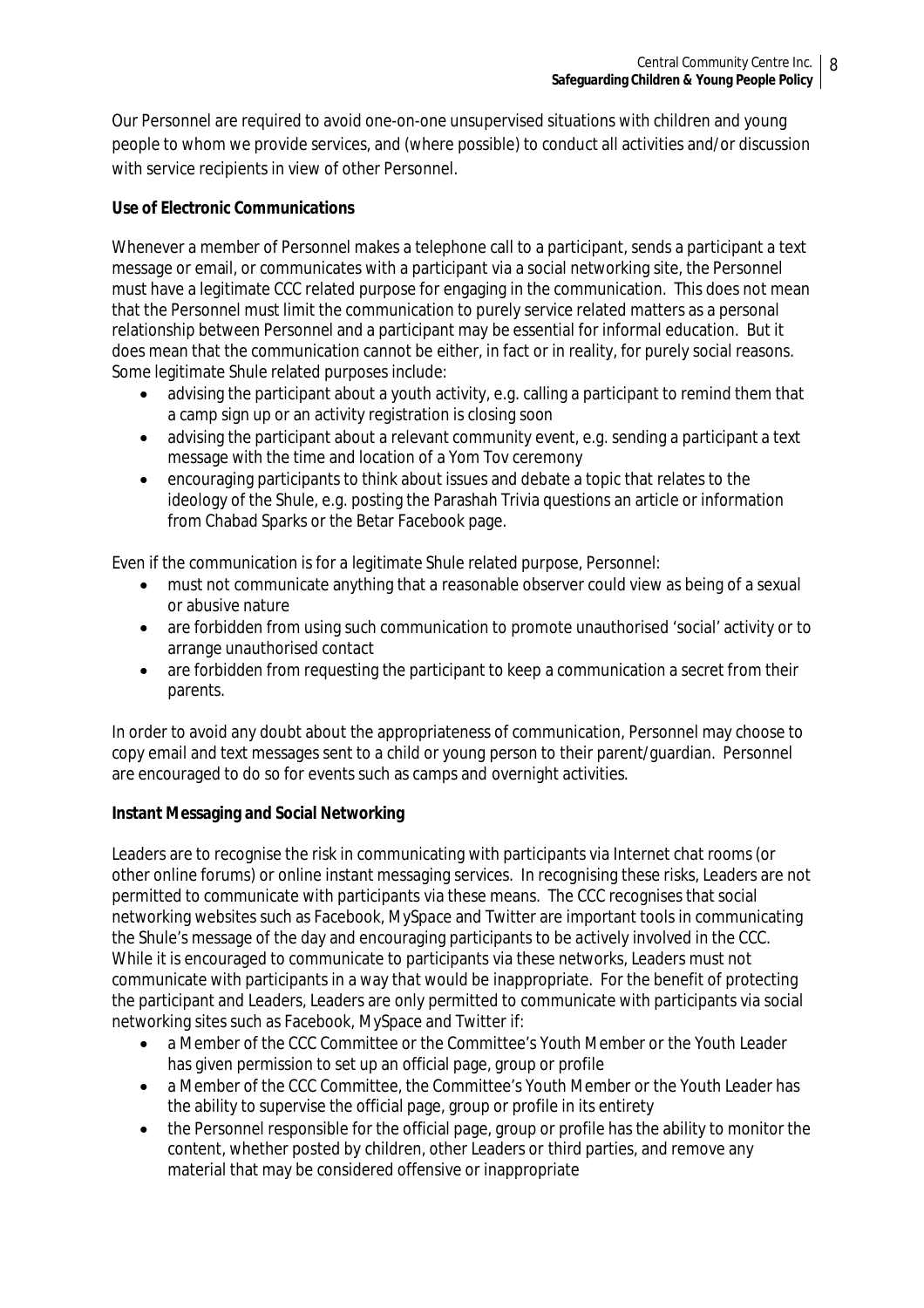Personnel must appreciate that while the CCC trusts them in their activities online, it is only for the benefit of them, the Shule and the participants that more than one person has the ability to supervise content between Leaders and participants. A Leader must not communicate with children outside the CCC, such as siblings or friends of participants, if those children are only known to the Leaders via the participant.

# **Outside Contact**

As a first starting point, Leaders must not organise face-to-face contact with participants outside of regular CCC youth activities. Without limiting the breadth of the concept, regular activities are generally those which are overseen by the Shule Committee and known about by parents/guardians. Of course, this rule does not prevent Leaders from seeing participants at school if the Leader is there with the specific permission of the school to run educational or recruitment activities. If, however, a Leader still needs to organise to meet a participant outside of regular youth program time at the Shule or the school context, the Leader must:

- inform a Member of the CCC Committee, or the Committee's Youth Member or the Youth Leader why they are organising the meeting, and when and where the meeting is to take place
- gain permission from that Member of the CCC Committee, the Committee's Youth Member or the Youth Leader to go ahead with the meeting
- ensure that meeting occurs in a public place, e.g., a café, or in the presence of another Leader or the participant's parent/guardian

Under no circumstances is a Leader to organise to meet with a participant alone, especially in the participant's home, in the Leader's home or on the CCC premises. This rule does not apply to the provision of a separate service by the Leader, e.g. Hebrew or Bar Mitzvah tutoring or babysitting, that the parents/guardians of the participant have organised for the Leader to deliver. This must be communicated to a Member of the CCC Committee, the Committee's Youth Member or the Youth Leader to ensure there is no confusion or compromise of the CCC's commitment to '**Safeguarding Children and Young People Policy'.** 

As a second starting point, Leaders must generally not attend private social functions that they have been invited to by a participant. One discrete exception to this rule is when the invitation is to a participant's bar or bat mitzvah. If, however, a Leader still wants to attend a private social function that they have been invited to by a participant, e.g. a participant's 18<sup>th</sup> birthday party, they must meet at least one of these conditions:

- the Leader is known to the participant parent(s)/guardian and the participant's parents/guardian sanction the invite
- inform the CCC President or the Committee's Youth Member why they want to attend the function, and when and where the function is to take place
- satisfy the CCC President or the Committee's Youth Member that it is appropriate and consistent with their role as a Youth Leader to attend

These points obviously do not apply where the Leader is brother or a sister of the participant.

# **Giving gifts**

Giving gifts by our service delivery Personnel to children and young people to whom we provide service is subject to:

- The gift being in a manner of a reward or prize, and in a public manner
- Parents or other responsible adults being made aware of any gift given.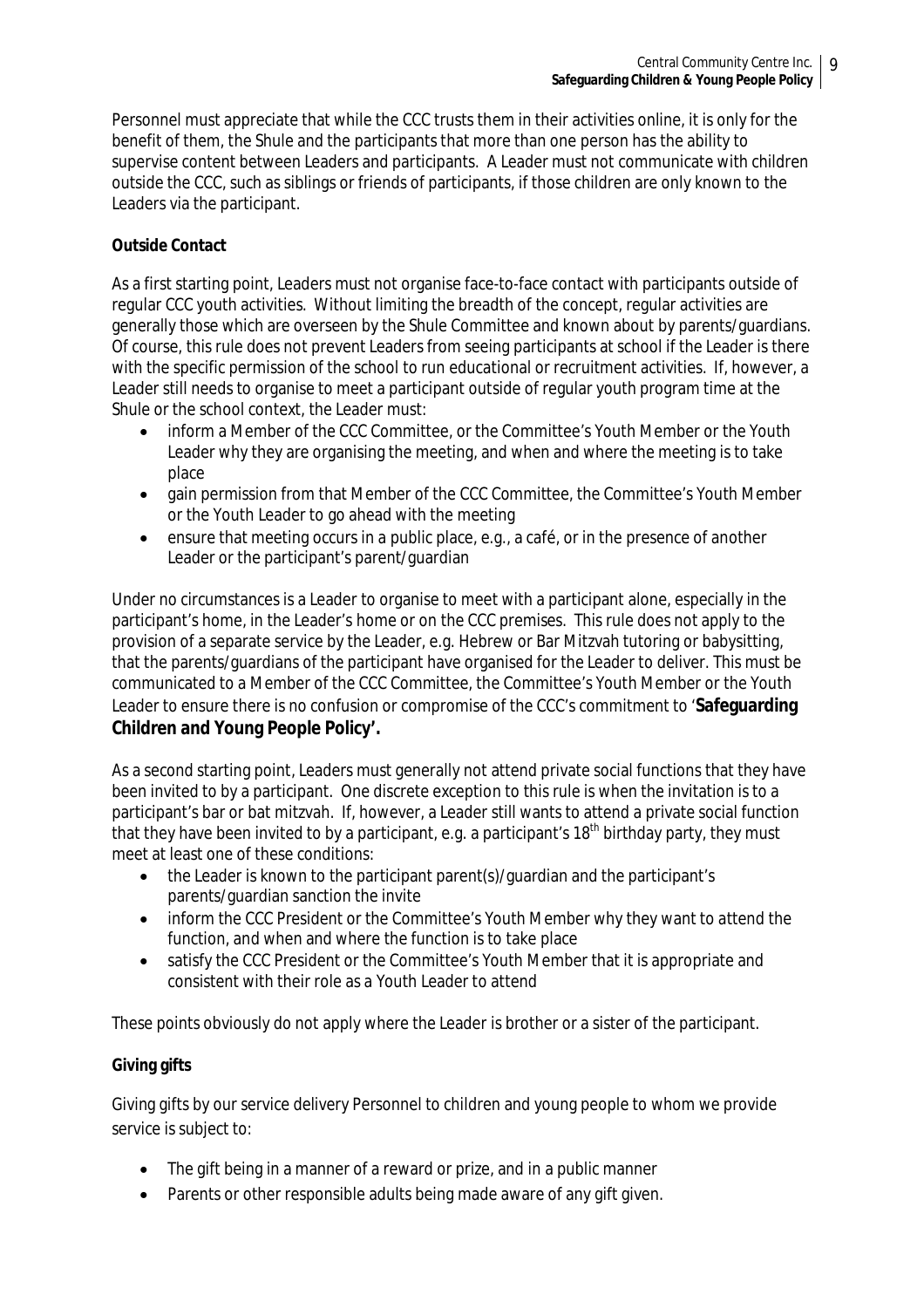#### **Photography and images of children**

Under these guidelines:

- Children and young people to whom we deliver service are to be photographed while involved in our programs, services and events only if:
	- o a Member of the CCC Committee, the Committee's Youth Member or the Youth Leader
	- o The context is directly related to participation in our programs, services and events
	- o The child is appropriately dressed and posed
	- o The image is taken in the presence of other Personnel or a responsible adult

Images are not to be distributed (including as an attachment to an email) to anyone outside our organizations other than the child photographed or their parents without the parent and the Shule Committee's knowledge and approval.

Images (digital or hard copy) are to be stored in a manner that prevents unauthorised access by anyone outside our organization. Images (digital or hard copy) are to be destroyed or deleted as soon as they are no longer required.

# **Physical Contact with Children and Young People**

Any physical contact with children and young people must be appropriate to the delivery of our activities, e.g. helping children put on life vests before going canoeing on summer camp, and based on the needs of the child or young person (such as to assist or comfort a distressed young person) rather than on the needs of Leaders. Under no circumstances should any Leader have contact with children or young people participating in our activities that:

- involves touching of genitals, buttocks, the breast area (female children) other than as part of delivering medical or allied health services
- would appear to a reasonable observer to have a sexual connotation
- $\bullet$  is intended to cause pain or distress to the child or young person e.g., corporal punishment
- $\bullet$  is overly physical as is, for example, wrestling, horseplay, tickling or other roughhousing
- $\bullet$  is unnecessary as is, for example, assisting with toileting when a child does not require assistance
- is initiated against the wishes of the child or young person, except if such contact may be necessary to prevent injury to the child/young person or to others, in which case:
	- physical restraint should be a last resort
	- the level of force used must be appropriate to the specific circumstances, and aimed solely at restraining the child or young person to prevent them causing harm to themselves or others
	- the incident must be reported to a Member of the CCC Committee, the Committee's Youth Member or the Youth Leader as soon as possible.

Personnel are required to report to a Member of the CCC Committee, the Committee's Youth Member or the Youth Leader any physical contact initiated by a child or young person that is sexual and/or inappropriate, for example, acts of physical or sexual aggression, as soon as possible, to enable the situation to be managed in the interests and safety of the child or young person, the Leaders, any other participants and the Shule.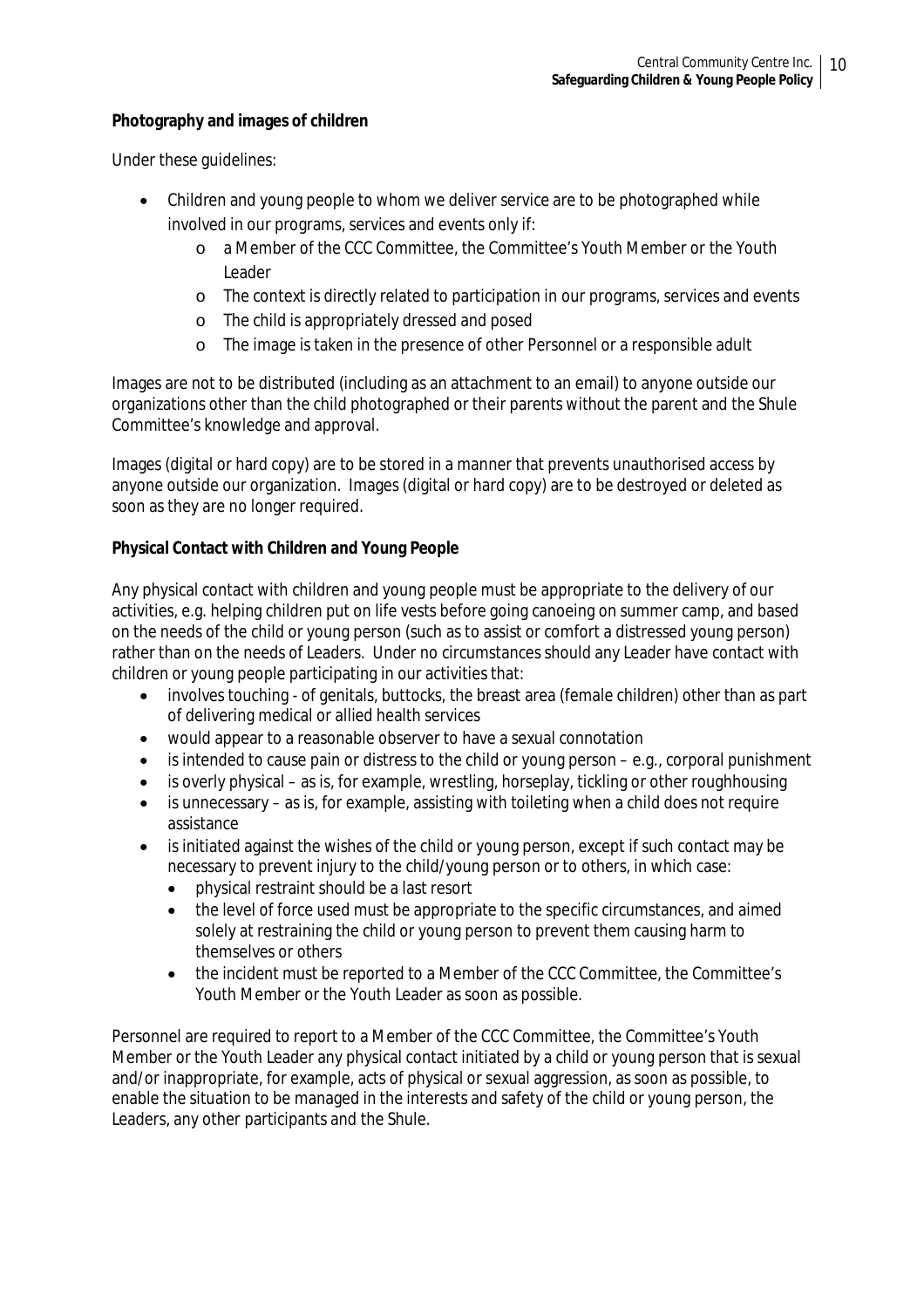# **Overnight stays / Sleeping Arrangements**

Overnight activities are to occur only with the authorisation of a Member of the CCC Committee, the Committee's Youth Member or the Youth Leader and with the consent of the parents/guardians of the children or young people involved. Practices and behaviour by our Personnel during an overnight stay must be consistent with the practices and behaviour expected during delivery of our programs, services and events at other times. Standards of conduct that must be observed by our Leaders and Personnel during a camp or sleepover include:

- providing children and young people with privacy when bathing and dressing
- observing appropriate dress standards when children and young people are present such as no exposure to adult nudity
- not allowing children or young people to be exposed to pornographic material, for example, through movies, television, the Internet or magazines. Leaders must not expose or let children be exposed to any sexually explicit material, or material of a classification beyond the child's developmental age.
- not leaving children under the supervision or protection of unauthorised persons such as campsite staff
- not involving sleeping arrangements that may compromise the safety of children and young people such as unsupervised sleeping arrangements, or an adult sleeping in the same bed as a child or young person
- the right of children to contact their parents, or others, if they feel unsafe, uncomfortable or distressed during their stay
- parents expecting that their children can, if they wish, make contact

# **Change room arrangements**

Personnel are required to supervise children and young people in change rooms and at the same time balance the requirement and rights of the child or young person to privacy. In addition:

- Personnel should avoid one-on-one situations with a child or young person in a change room area
- Personnel are not permitted to use the change room area to, for example, undress, while children and young people are present
- Personnel need to provide the level of supervision for preventing abuse by member of the public, adult service users, peer service users, or general misbehaviour while also respecting a child's privacy
- Female Personnel are not to enter male change rooms and male Personnel are not to enter female change rooms.

# **Use, Possession or Supply of Alcohol, Illicit Substances or Drugs**

While on duty in regards to children's activities, Personnel must not:

- Use, possess or be under the influence of an illegal drug
- Use or be under the influence of alcohol
- Be incapacitated by any other legal drug such as prescription or over-the-counter drugs
- Supply alcohol, illicit substances or drugs (including tobacco) to children and young people participating in our programs, service and events.

Use of prescribed medications other than alcohol are permitted provided such use does not interfere with your ability to care for children involved in our service.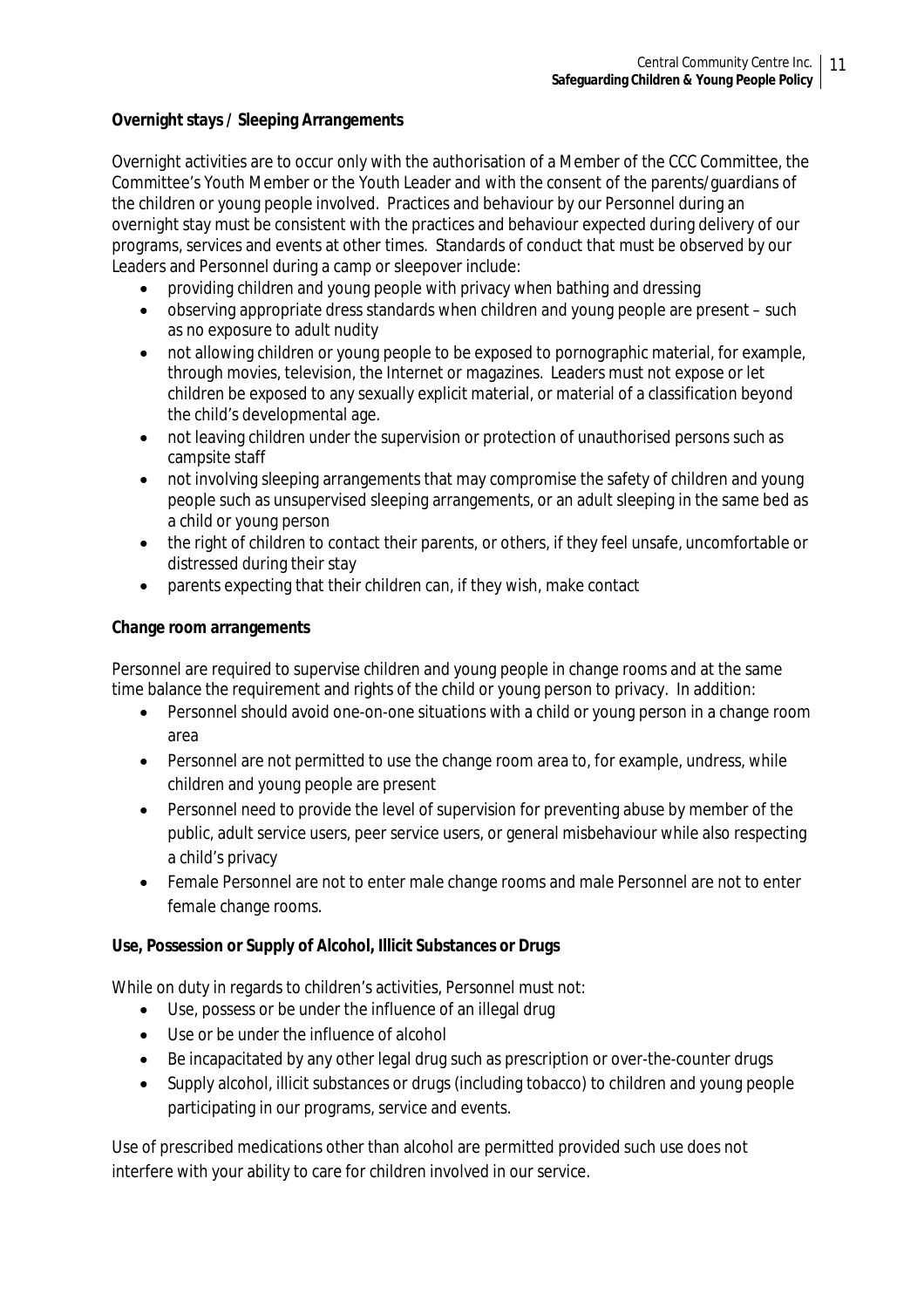#### **Transporting Children**

Children and young people are to be transported only in circumstances that are directly related to the delivery of our programs, services and events (e.g., driving the children to the ice-skating rink for an excursion). An organized event may be okay, but children and young people may not be given casual lifts.

Children are to be transported only with prior authorisation from a Member of the CCC Committee or the Committee's Youth Member or the Youth Leader and from the child's parent/guardian. The only exception to the requirement to gain permission is where the Leader and the participant are siblings. Gaining approval involves providing information about the proposed journey, including:

- the form of transport proposed, such as private car, taxi, self-drive bus, bus with driver, train, plane or boat
- the reason for the journey
- the route to be followed, including any stops or side trips and an estimated time of arrival
- details of anyone who will be present during the journey other than our Personnel who are involved in the activity and/or delivering our programs, services and events.

Verbal permission (with a witness) is acceptable but written authorisation is preferred and encouraged.

#### **Approval and Endorsement from the President and the CCC Committee**

\_\_\_\_\_\_\_\_\_\_\_\_\_\_\_\_\_\_\_\_\_\_\_\_\_\_\_\_\_\_\_\_ \_\_\_\_\_\_\_\_\_\_\_\_\_\_\_\_\_\_\_

These guidelines have the approval and endorsement of the CCC President, Mr Phillip Goldman, and the CCC Committee. We take seriously our responsibility to deliver a safe environment that is caring, supportive and nurturing. We are committed to ensuring the safety of all children and young people to whom we provide services or who participate in our programs.

**Phillip Goldman Date**

CCC President

The CCC considers a failure to observe our guidelines to be misconduct and will result in appropriate disciplinary action. In addition to any internal disciplinary proceedings, any breaches of law will be reported to the police.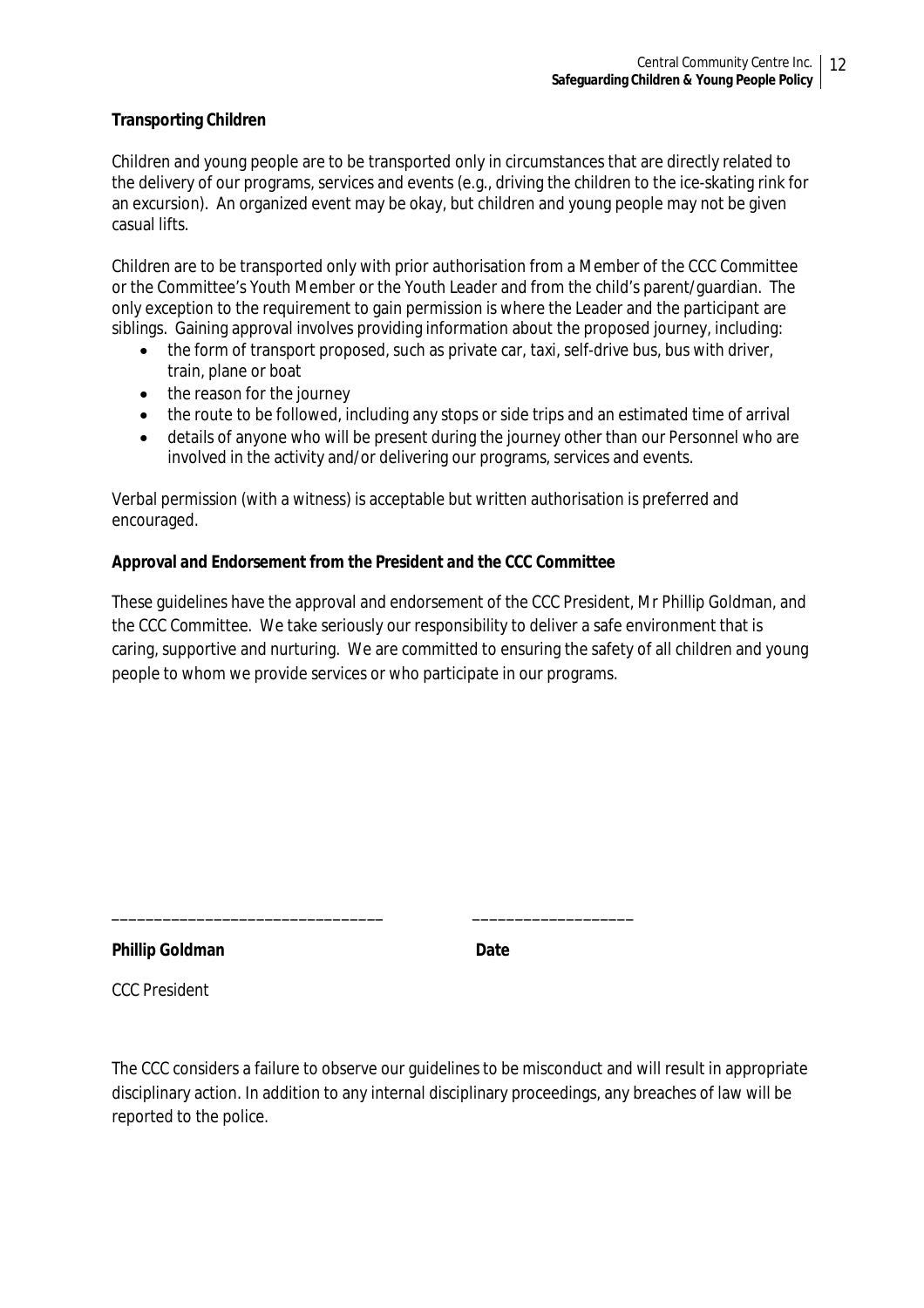# **Commitment**

# **to Central Community Centre Inc**

# **Safeguarding Children and Young People Policy**

**I, \_\_\_\_\_\_\_\_\_\_\_\_\_\_\_\_\_\_\_\_\_\_\_\_\_\_\_\_\_\_\_\_\_\_\_\_\_\_\_\_\_\_\_\_\_\_\_** 

Name of employee or volunteer of Central Community Centre Inc

- have been provided with a copy, have read, and have understood the 'Practice and Behaviour Guidelines' of the Central Community Centre Inc
- understand my responsibilities in relation to ensuring and promoting the safety of children and young people and
- will observe the guidelines during my employment/time with the Central Community Centre Inc to ensure and promote the safety of children and young people participating in programs, services and events provided by the Central Community Centre Inc.

| Signature of employee or volunteer | Date     |
|------------------------------------|----------|
|                                    |          |
|                                    |          |
|                                    |          |
|                                    |          |
| Signature of witness               | Date     |
|                                    |          |
| Name of witness*                   | Position |

\* Witness must be a member of the Central Community Centre Shule Committee, the Committee's Youth Member or the office administration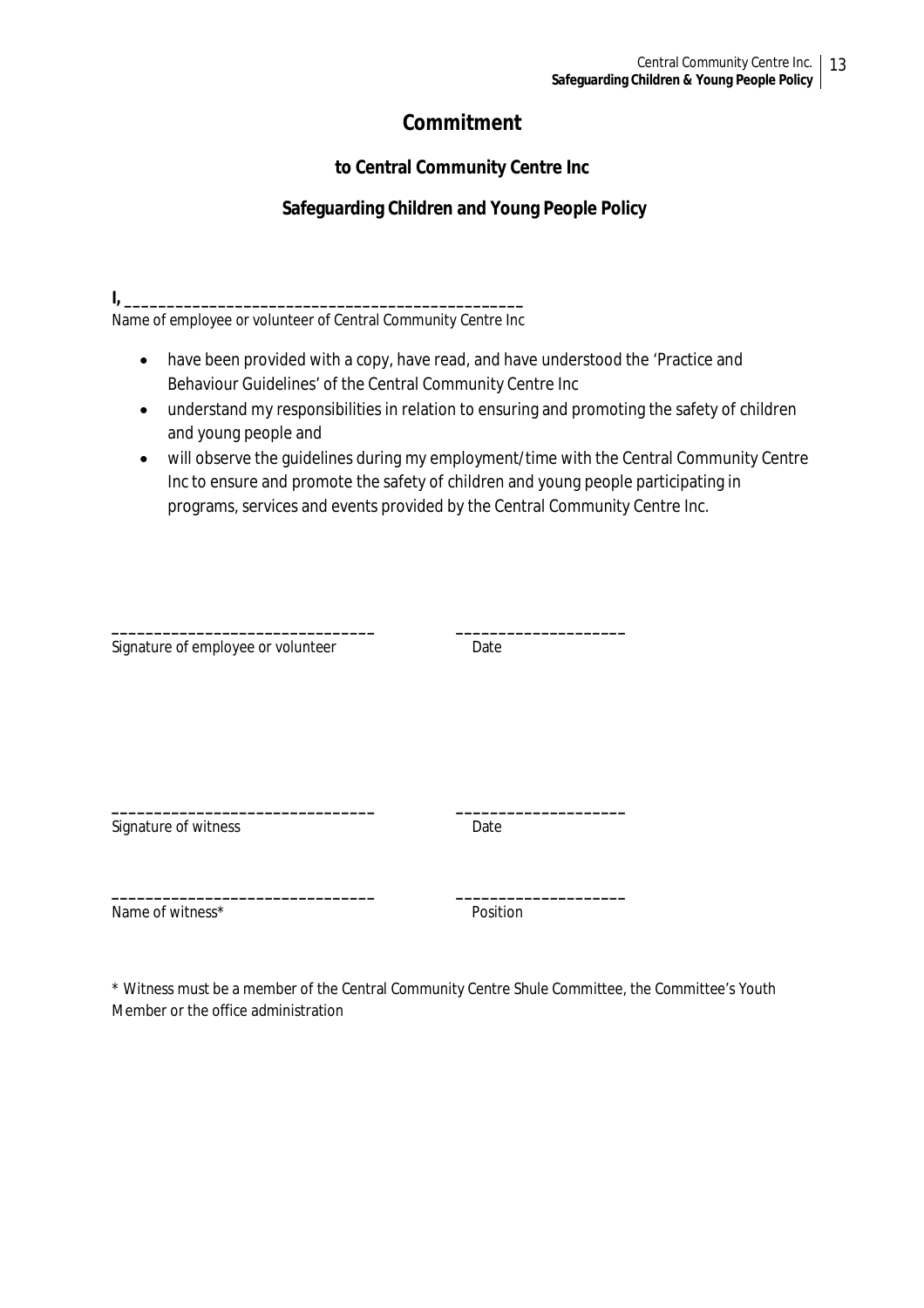# **Children's Rights Statement**

The CCC believes that children who come to our programs, services and events should feel comfortable, be cared for and feel and be safe. All Personnel do their best to make sure children are protected from any harm.

It is not alright for anyone to hurt a young person, another child's or anyone's feelings or body. It is quite alright to say NO to a member of Personnel if they ask a child or young person to do something that makes them feel unsafe or uncomfortable.

If any child or young person ever feels unsafe or uncomfortable, the CCC will listen to them and act to help.

It is always okay to tell someone if you as a child or a young person do not feel comfortable or safe or if you have been hurt.

If you are unhappy with the way you are being treated please tell a parent/guardian, Leader or any one of the staff or employees or volunteers at the Shule.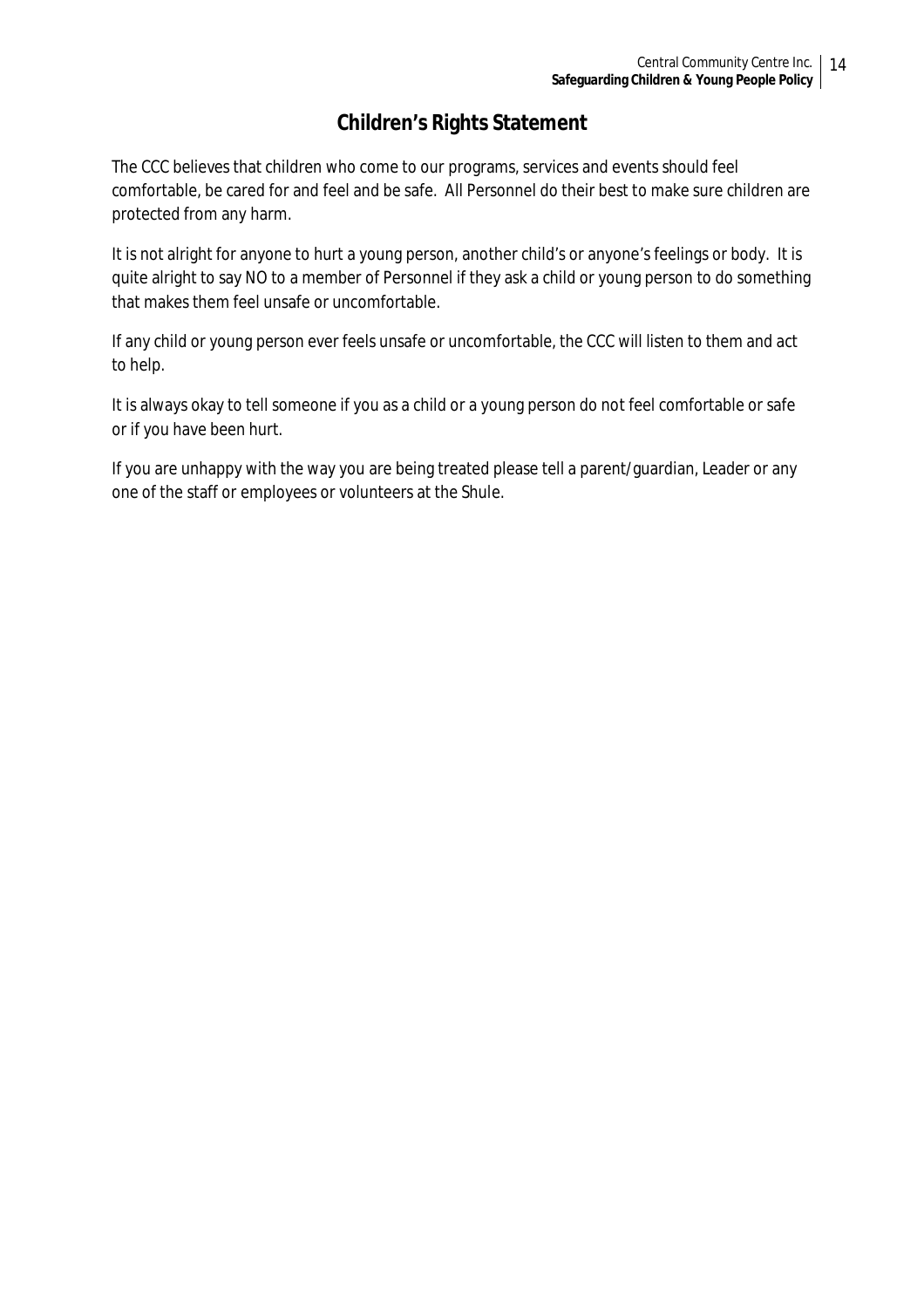# **Parent guidelines**

The CCC is committed to creating a positive and safe environment during our programs, services and events so that all children can learn and have an enjoyable experience. We take the safety of your children and young people very seriously, and have put in place guidelines to improve protections from child abuse and in the event of an incident make a timely and targeted response.

In consideration of this we invite you as parents to be vigilant, talk to your child, hear what they say, make your own observations, and if you have concerns to bring them to the attention of the a CCC Committee member or other place or agency (e.g., police) with which you may feel comfortable or appropriate .

We call on parents/guardians whose children attend our programs, services and events to please:

- observe our guidelines for parents (see below)
- read and understand the CCC's 'Practice and Behaviour Guidelines'
- in the event of serious or ongoing breaches of these guidelines by any person, report the matter to a Member of the CCC Committee, the Committee's Youth Member or the Youth Leader so that appropriate action can be taken.

# **Our Guidelines for Parents**

Your and other children's participation in the CCC's programs, services and events, is for their education and enjoyment. We believe that your role as parents is to support the Shule by:

- encouraging your child's participation in a positive and respectful manner
- advising the Personnel responsible for your child's safety during a program, service or event of any special needs that they may have developed during the course of the program, service or event. For example, they may suffer from asthma or allergies, or have difficulty hearing. This information will enable us to safely allow them to take part in activities.
- engaging with the Leader and our personnel positively, not criticising them in the presence of your child and reporting any concerns you have to a Member of the CCC Committee, the Committee's Youth Member or the Youth Leader.
- ensuring your child is picked up on time at the conclusion of an activity
- arranging with the Personnel in charge prior to an activity if your child is to be picked up by a person unknown to any of the Personnel and completing a Transport Authorisation Form
- engaging with children other than your own in a positive and respectful manner and not engaging in behaviour designed to belittle insult or intimidate them
- not engaging in, or threatening to engage in, violent or physical confrontations with any other person involved with the Shule
- not encouraging or inciting your child to commit violent acts or to breach the CCC rules
- advising the Personnel in charge of any changes to contact information for use in the event of an emergency

Serious or ongoing breaches of these guidelines are not tolerated. This may result in appropriate disciplinary action, including any breaches of law being reported to the police.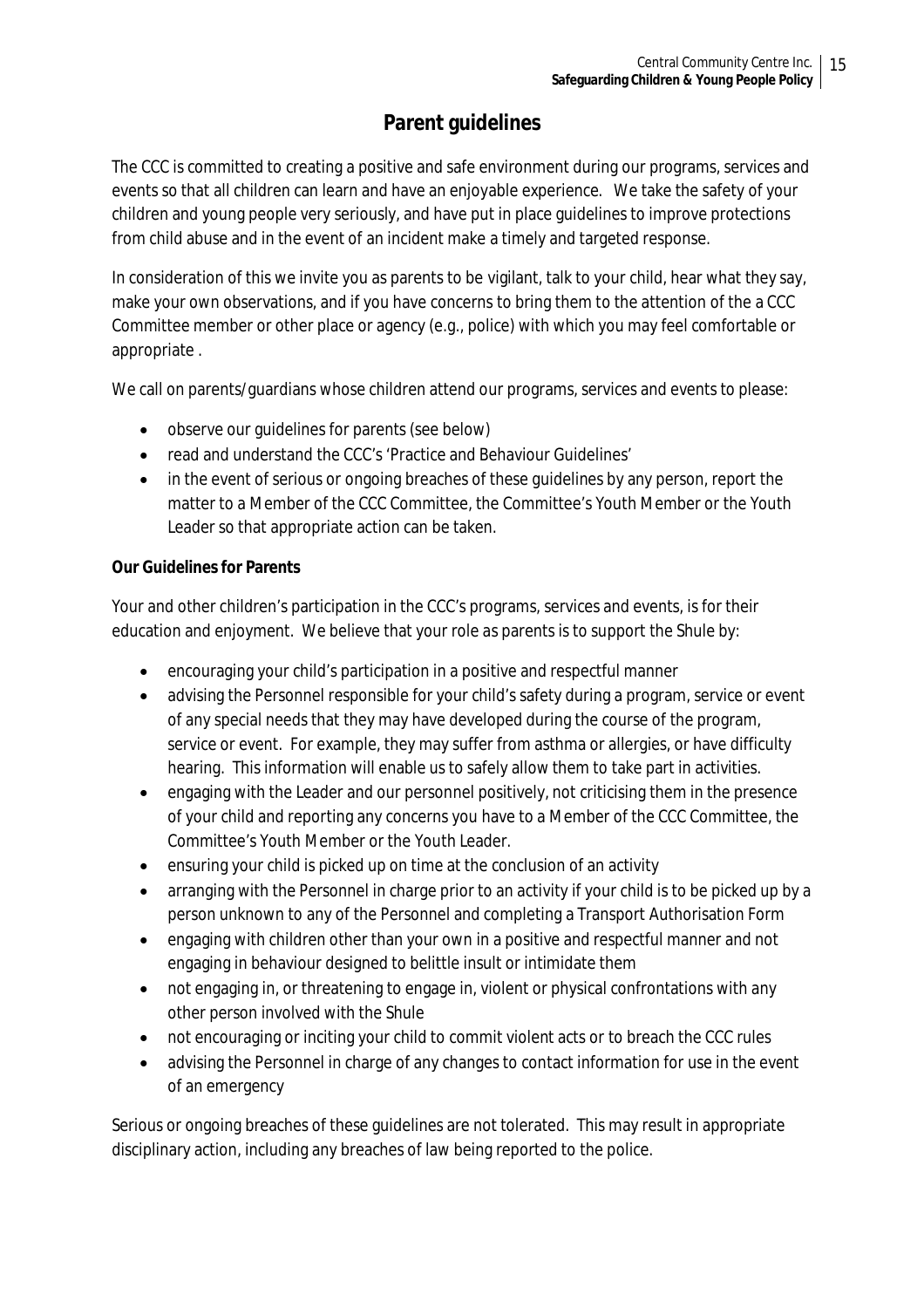**Above all, the safety of your children is our highest priority. We seek to create an open environment between parents, the CCC and its Committee to ensure the safety of your children at all times.**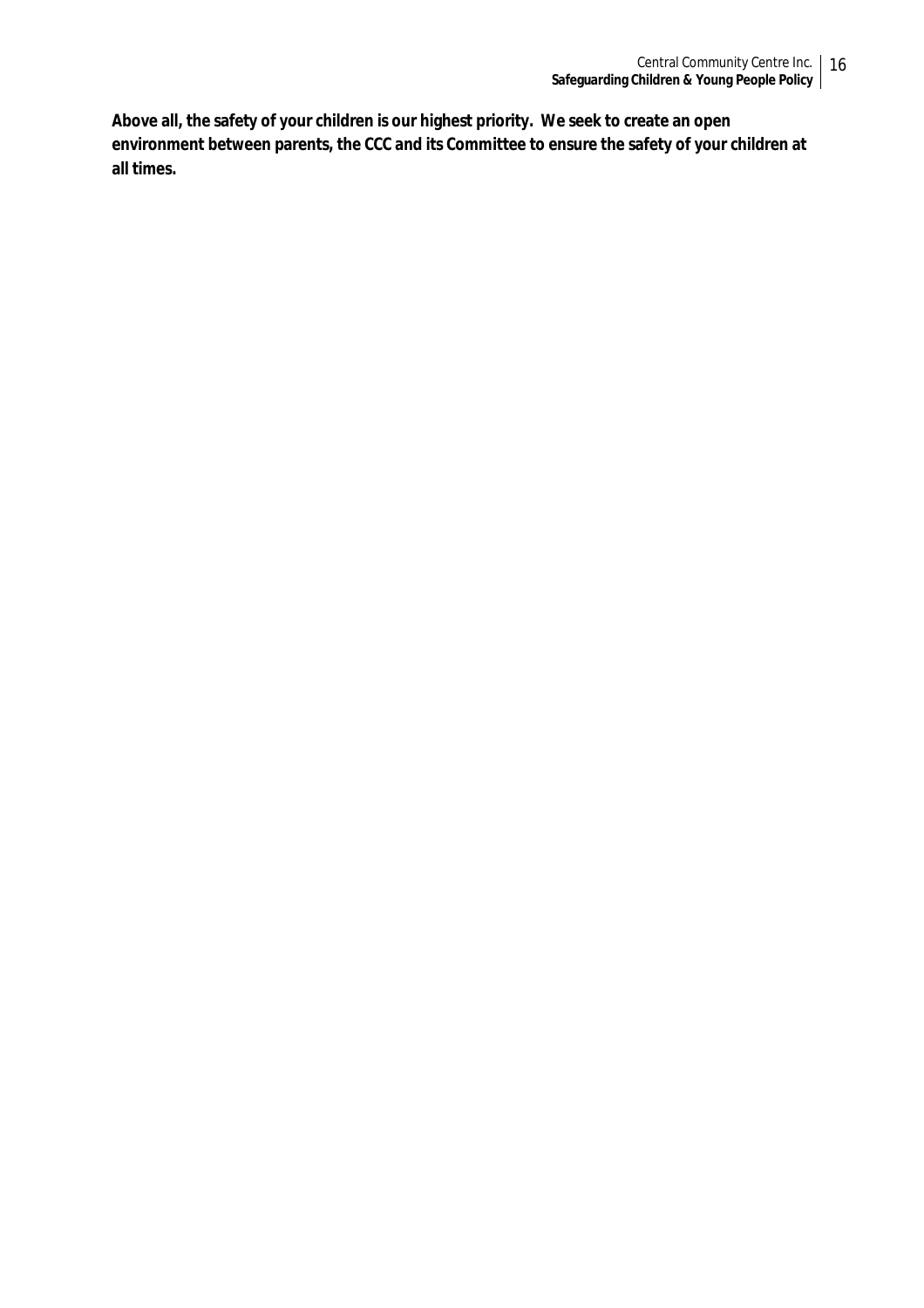# **Responding to Child Abuse Reports and Allegations**

# **Introduction**

The CCC is committed to protecting all children and young people who attend our programs services and events. Accordingly we have developed this policy on how to respond to child abuse reports and allegations as a guide to all our Personnel in meeting their responsibilities in this area. Our Personnel are required to identify, report and respond to any concerns about, or incidents of, child abuse or neglect towards children or young people who attend our programs, services or events. Personnel are required to respond to abuse or neglect by anyone within our organisation or by other persons outside our organisation.

# **Endorsement**

We take seriously our responsibility to deliver an educational and social environment that is caring, nurturing and safe. The CCC is committed to ensuring the safety of all children and young people who attend our programs, services and events. As part of that commitment to protecting children from abuse and neglect, the CCC Committee endorses this reporting and allegations policy

#### **Scope**

All Personnel are required to meet the requirements of our policy on responding to child abuse reports and allegations. No one within our organisation is exempt from meeting the standards and requirements set out in this policy.

# **Defining Abuse and Neglect**

The CCC is committed to safeguarding the children and young people in our care from abuse in any form, as defined in our Safeguarding and Protecting Children statement.

Child abuse is an act by an adult that places a child in danger or causes significant harm to a child's wellbeing. A person committing child abuse may act intentionally to cause harm to a child or may fail to act to prevent harm. Child abuse can be emotional/psychological abuse, physical abuse, sexual abuse, or neglect, and a child may experience one or more forms of abuse.

Many factors influence our beliefs about what behaviour constitutes child abuse and neglect and the appropriate treatment of children. For example:

- experiences during childhood
- social and cultural expectations about raising children
- our experience as parents
- cultural and religious beliefs
- personal ethics and values
- education, training and work experience
- knowledge of laws and regulations

While the definition of child abuse helps to recognise abusive or neglectful behaviour, the abusive treatment of a child or young person commonly occurs in secret.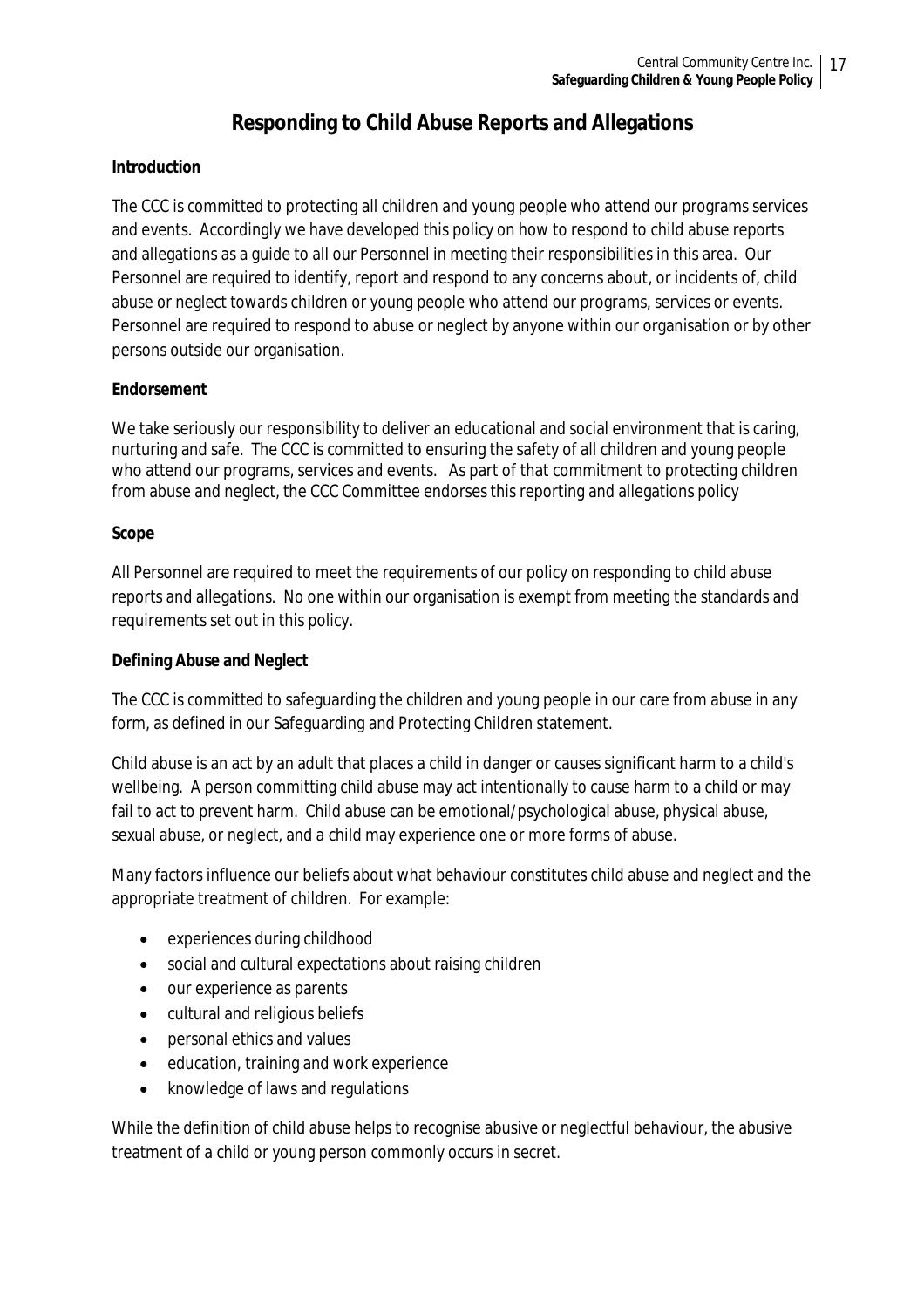Children and young people are unlikely to tell you that they are experiencing abuse. They are more likely to express their distress via behaviour and physical signs. Therefore we recognise that it is important to be aware of the signs or indicators of abuse. Some signs of abuse are obvious and some are subtle and hard to detect. We recognise that one may need to observe and identify patterns of behaviour over a period of time.

# **Responsibilities**

Our Personnel are required to report any instance of serious abuse or neglect (cases in which a child or young person has suffered, or is likely to suffer, significant harm from abuse or neglect) immediately or, if that is not possible, no later than before the end of the activity that is currently running.

In taking a report of concern, or of an incident, from others within the organisation our Personnel are:

- not to assess the validity of such allegations or concerns, but to report all allegations or concerns to at least TWO of the following: the CCC President, the CCC Committee's Secretary and the Committee's Youth Member as described in this policy. (The validity of an allegation will then be assessed in the manner described in this policy.)
- to disregard factors such as the authority or position of the persons involved and any preexisting views about the good character, or otherwise, of any person involved or under investigation.

Similarly, our Personnel are obliged to raise any concerns they might have in relation to:

- The CCC's policies designed to safeguard children and young people such as outlined in our 'Practice and Behaviour Guidelines'
- Actions of other Personnel within our organisation that contravene our policies or that may otherwise have the potential to harm a child or young person.

All our Personnel retain the right to report directly to relevant authorities, such as police or Child Protection, any concerns they may have in relation to the safety and welfare of a child or young person, even if they have also reported that matter internally, in line with this policy.

Our policy also:

- prohibits all Personnel from discussing any concerns or allegations with any person –within or outside the CCC – unless such a discussion is necessary to give effect to this policy and comply with law. This prohibition is not designed to limit, in any way, our Personnel's rights and responsibilities to report their concerns or allegations, but rather as part of the CCC's commitment to ensuring privacy, confidentiality and natural justice.
- prohibits all Personnel from making deliberately false, misleading or vexatious allegations.

# **Consequences of Breaching Policy**

If one of our Personnel fails to report instances, allegations, disclosures or concerns in relation to abuse or neglect of a child or young person – by Personnel within the organisation or by others – we view such failure as a serious matter that, depending on the circumstances, may result in disciplinary action or expulsion from the organisation. Police and/or other authorities may be notified.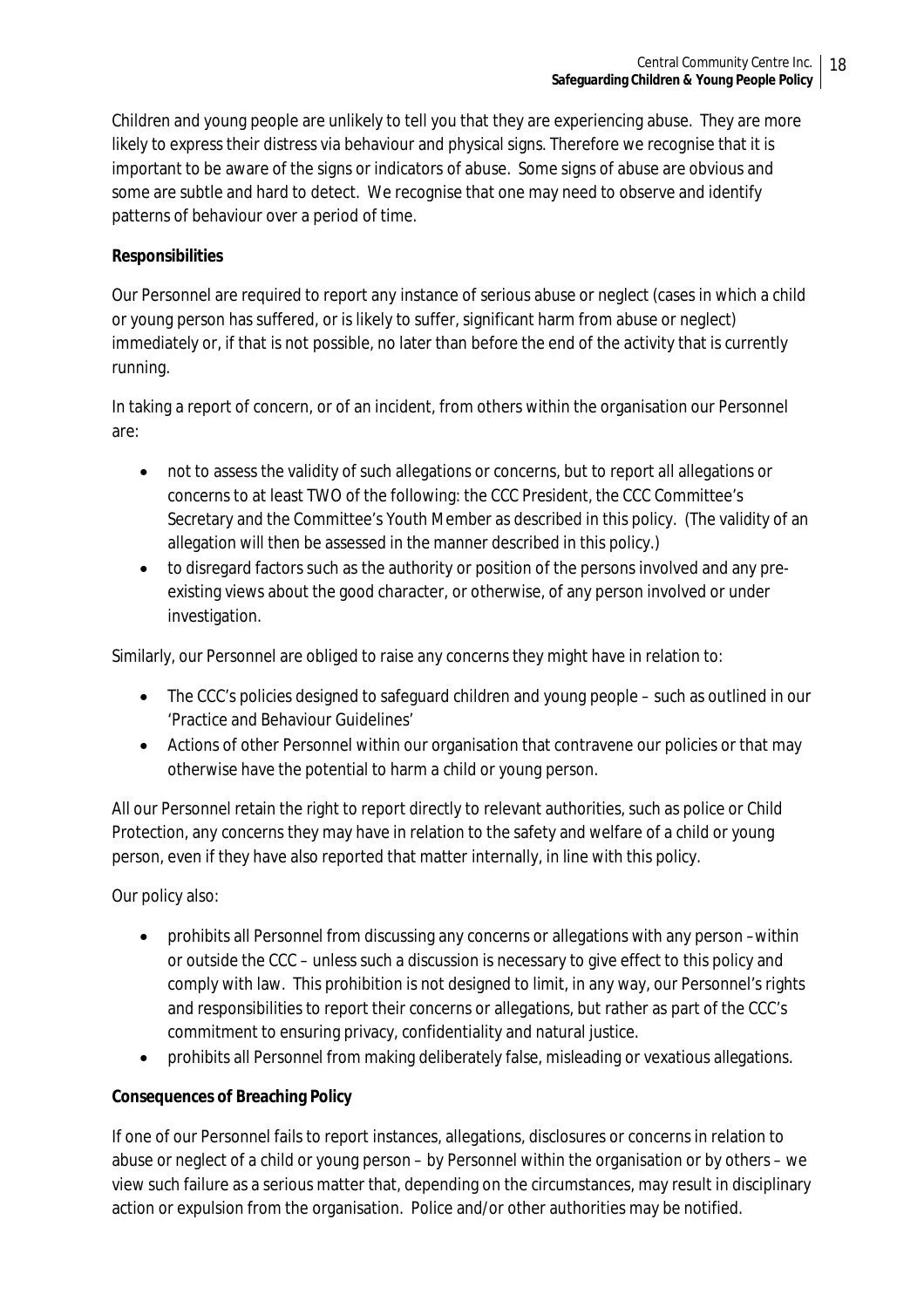# **Concerns or Allegations Regarding Abuse or Neglect by Family or Other External Sources**

All Personnel are required to report any instance of child abuse or neglect that has resulted in, or is likely to result in, significant harm to a child or young person, to statutory child protection authorities and at least TWO of the following: the CCC President, the CCC Committee's Secretary and the Committee's Youth Member.

While Personnel retain the right to report any concern or allegation directly to the relevant authorities, we ask that they also inform and at least TWO of the following: the CCC President, the CCC Committee's Secretary and the Committee's Youth Member of any report they make to the relevant authorities, to enable our organisation to best provide support to the child or young person and their family, where appropriate.

If a child or young person is at imminent risk of harm or in immediate danger, our Personnel are required to report the situation directly to the state child protection authority or the police.

In situations where a child or young person is making an allegation, Personnel are required to:

- listen to the allegation or disclosure supportively, without dispute
- clarify the basic details, without seeking detailed information or asking suggestive or leading questions
- take notes as best as you can aiming to record child's words, descriptions, terms etc as accurately as possible
- transcribe notes to record (keep original notes) on the form what was said (where possible, noting the exact words used by the person making the allegation) any of the particulars relating to the abuse, e.g. place, time, any physical features that stand out, any other persons or pets, any special terms the perpetrator used, anything they can recall, it is all of importance
- date and sign the record
- explain to the child (if present) that other people may need to be told, in order to stop what is happening
- provide reassurance that the CCC will take immediate action in response to the allegation

In situations where Personnel become aware of abuse through observation of potential indicators, such as bruises or cuts, or by directly observing potentially abusive behaviour towards a child or young person, Personnel are required to use the CCC's 'Record of a Child Abuse Allegation, Disclosure or Concern' form to record their observations and concerns as accurately as possible.

The CCC President and/or the CCC Committee's Youth Member will oversee creation of a file to contain the completed 'Record of a Child Abuse Allegation, Disclosure or Concern' form, and any other documentation relating to the allegation and subsequent action.

So as to prevent access by unauthorised persons, the CCC must store any documentation associated with an allegation of abuse or neglect of a child or young person by having:

- hard-copy documentation stored in a locked filing cabinet (or similar)
- electronic documentation stored in a password-protected folder (or similar)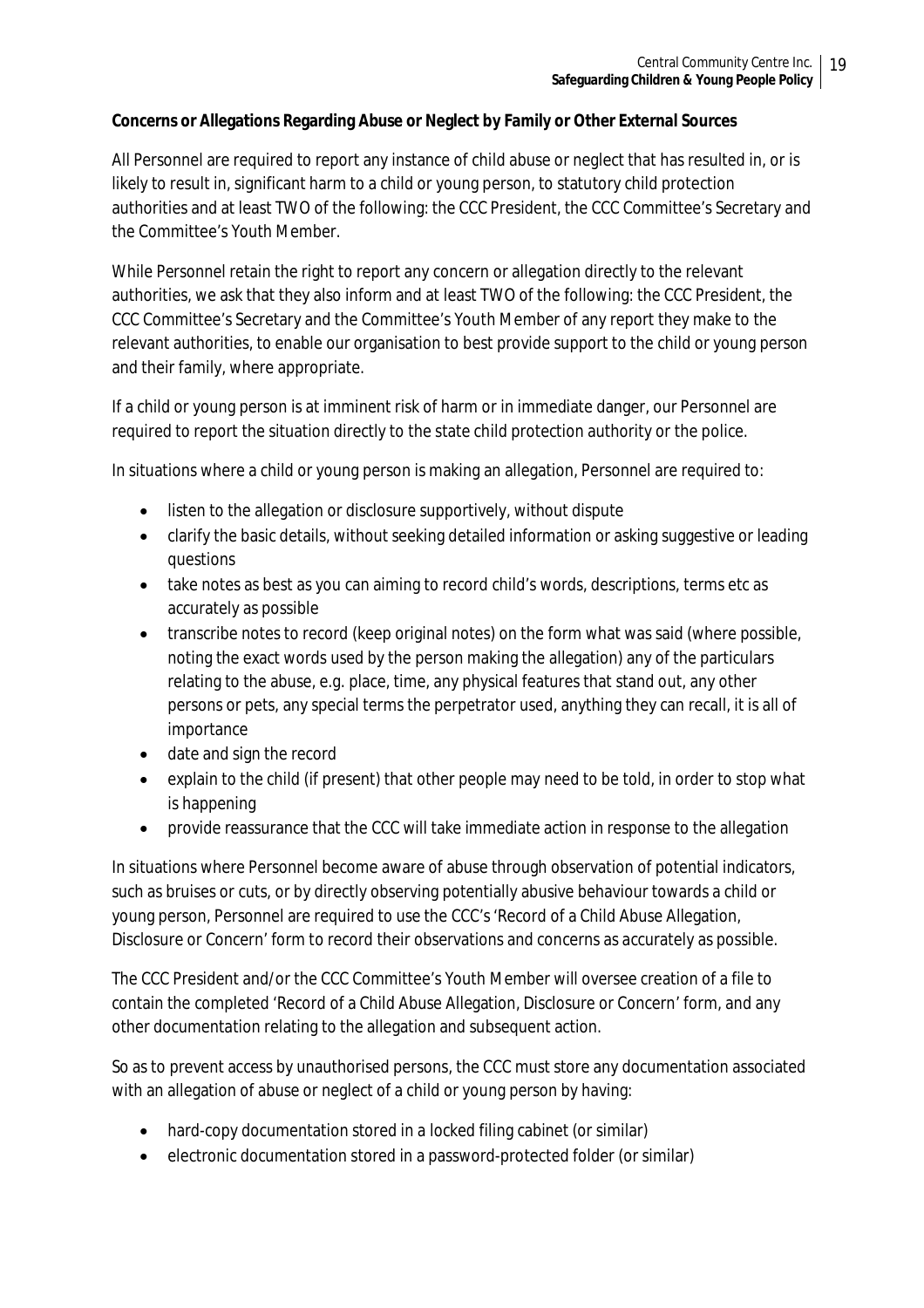# **Concerns or allegations of abuse or neglect on the part of our employees or volunteers**

All Personnel must report, immediately, to at least TWO of the following: the CCC President, the CCC Committee's Secretary and the Committee's Youth Member any instance, allegation, disclosure or reasonable concern of abuse or neglect of a child or young person arising from an action of any Personnel.

If a child or young person is at imminent risk of harm or in immediate danger, Personnel are required to report the situation directly to the Victorian Child Protection Authority or the police.

In situations where a child or young person is making an allegation, Personnel are required to:

- listen to the allegation or disclosure supportively, without dispute
- using the CCC's 'Record of a Child Abuse Allegation, Disclosure or Concern' form as a guide, clarify the basic details, without seeking detailed information or asking suggestive or leading questions
- record on the form what was said (where possible, noting the exact words used by the person making the allegation)
- date and sign the record
- explain to the child (if present) that other people may need to be told, in order to stop what is happening
- provide reassurance that the CCC will take immediate action in response to the allegation

In response to any instance of 'serious' abuse or neglect ('serious' being cases in which the abuse or neglect has resulted in, or is likely to result in, significant harm to a child or young person), the CCC President or a Member of the CCC Committee or the Committee's Youth Member must ensure that the incident is immediately reported to the police and/or the Victorian Child Protection Authority.

Personnel should note that any internal reporting itself should not delay, adversely influence or reinterpret the first witnesses account, or decision to make the report, in any way.

Mandatory reporting laws are unequivocal in making the first witness legally responsible for making the report, and assumes no interference from employees or colleagues etc.

The CCC President and/or the CCC Committee's Youth Member will investigate and take reasonable steps to deal with allegations of 'less serious' instances of abuse or neglect.

If an allegation has been made against any of our Personnel, the CCC President and/or the CCC Committee's Youth Member will:

- take any action necessary to safeguard the child or young person (or other children or young people in our care) from additional harm through options such as:
	- putting the person accused in a position where they do not work with children
	- providing additional supervision of the person accused
	- removing/suspending the person accused until the validity of the allegations is determined
- address the support needs of the person against whom the accusations are made by, for example, offering professional counselling
- make clear to all other Personnel who are aware of the allegation that: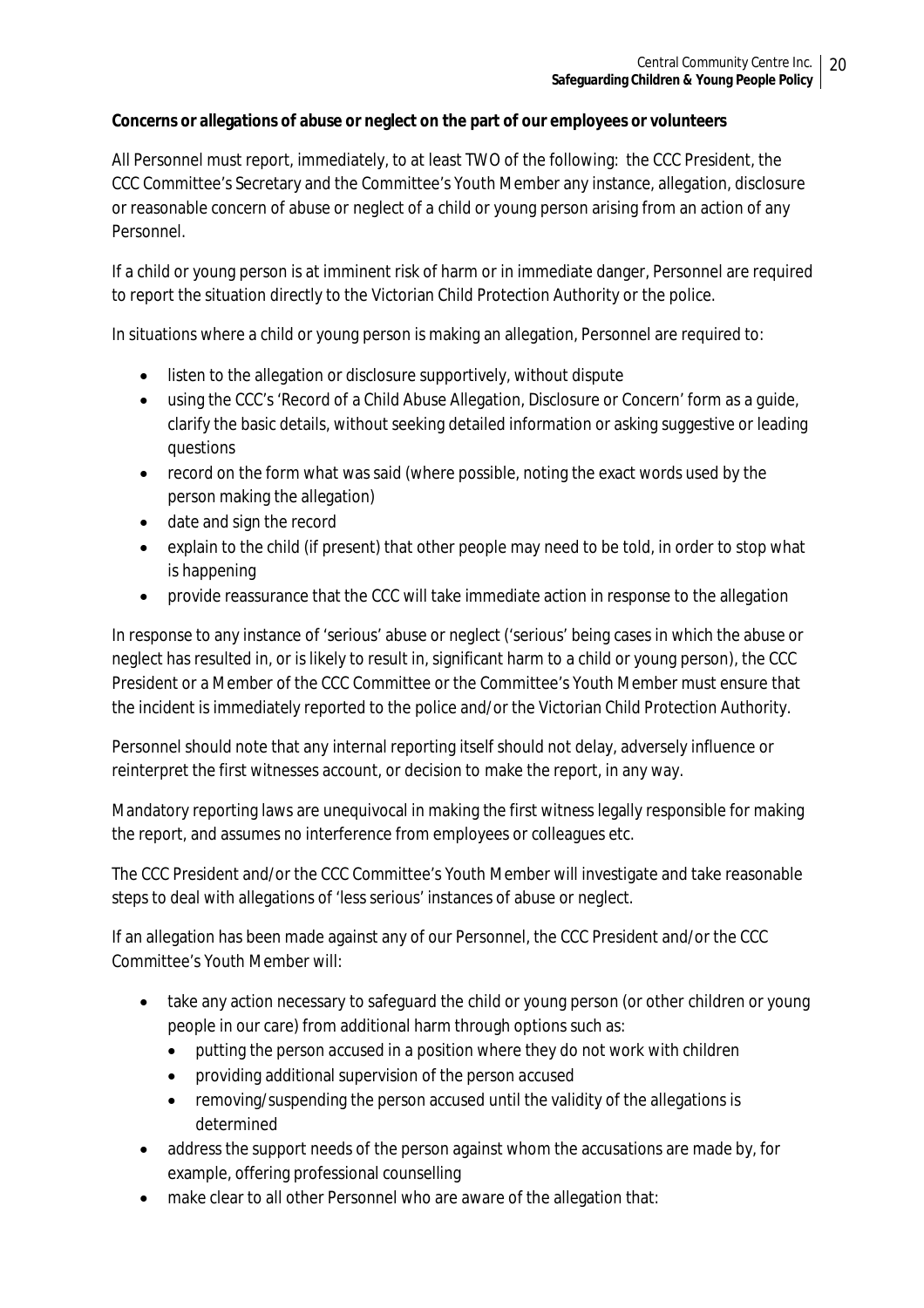- the allegation does not mean the person is quilty, and that the allegation will be properly investigated
- they are not to discuss the matter with any person, except as directed by police, Child Protection Authorities and/or the CCC President and/or the CCC Committee's Youth Member and only in direct relation to investigation of the allegation

The CCC President and/or the CCC Committee's Youth Member will oversee creation of a file to contain the completed 'Record of a Child Abuse Allegation, Disclosure or Concern' form, and any other documentation relating to the allegation and subsequent action. So as to prevent access by unauthorised persons, the CCC will store any documentation associated with an allegation of abuse or neglect of a child or young person by having:

- hard-copy documentation stored in a locked filing cabinet (or similar)
- electronic documentation stored in a password-protected folder (or similar).

# **Confidentiality and Privacy**

The CCC will maintain the confidentiality and privacy of all concerned (including the alleged perpetrator), except if doing so would compromise the welfare of the child or young person and/or investigation of the allegation.

# **Documentation**

As part of our policy for responding to reports or allegations of child abuse, we have developed a 'Record of a Child Abuse Allegation, Disclosure or Concern' form, which is to be used by any of our Personnel to document any allegation, disclosure, incident or concern regarding child abuse.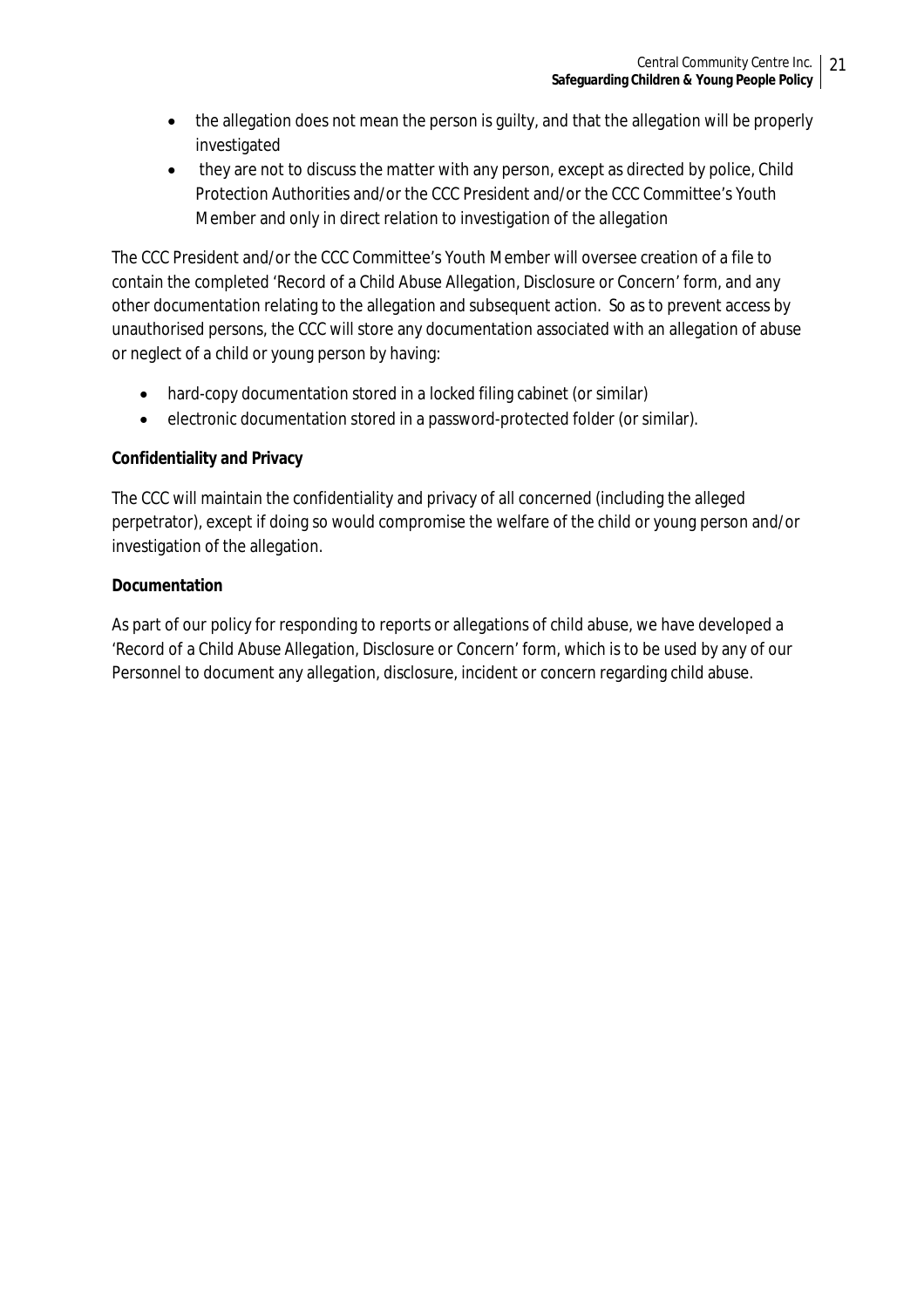# **Record of a Child Abuse Allegation, Disclosure or Concern form**

- 1. Please indicate what you are reporting: (**to be completed in all cases**)
- $\Box$  I was witness to inappropriate behaviour with a child (see sections 2 and 3)
- $\Box$  I have concerns that abuse may be occurring (see section 2 and 3)
- $\Box$  I was a witness to an incident with a child (see sections 2 and 4)
- $\Box$  a child has told me that they are being abused (see sections 2 and 5)
- $\Box$  I have received an allegation about abuse about a child from a 3<sup>rd</sup> party (see sections 2 and 5)
- $\Box$  I was involved in an incident with a child that you should be aware of (see sections 2 and 3)

# 2. Important information: (**to be completed in all cases)**

Your name:

Your contact details: \_\_\_\_\_\_\_\_\_\_\_\_\_\_\_\_\_\_\_\_\_\_\_\_\_\_\_\_\_\_\_\_\_\_\_\_\_\_\_\_\_\_\_\_\_\_\_

Name of child concerned: \_\_\_\_\_\_\_\_\_\_\_\_\_\_\_\_\_\_\_\_\_\_\_\_\_\_\_\_\_\_\_\_\_\_\_\_\_\_\_\_\_\_\_\_\_\_\_\_\_\_

Capacity in which child is known to you:

Any other useful information relating to the child: (e.g. home address, school attended, date of birth):\_\_\_\_\_\_\_\_\_\_\_\_\_\_\_\_\_\_\_\_\_\_\_\_\_\_\_\_\_\_\_\_\_\_\_\_\_\_\_\_\_\_\_\_\_\_\_\_\_\_\_\_\_\_\_\_\_\_\_\_\_\_\_\_\_\_\_\_\_\_\_\_\_\_\_\_\_

\_\_\_\_\_\_\_\_\_\_\_\_\_\_\_\_\_\_\_\_\_\_\_\_\_\_\_\_\_\_\_\_\_\_\_\_\_\_\_\_\_\_\_\_\_\_\_\_\_\_\_\_\_\_\_\_\_\_\_\_\_\_\_\_\_\_\_\_\_\_\_\_\_\_\_\_\_\_\_\_\_\_

\_\_\_\_\_\_\_\_\_\_\_\_\_\_\_\_\_\_\_\_\_\_\_\_\_\_\_\_\_\_\_\_\_\_\_\_\_\_\_\_\_\_\_\_\_\_\_\_\_\_\_\_\_\_\_\_\_\_\_\_\_\_\_\_\_\_\_\_\_\_\_\_\_\_\_\_\_\_\_\_\_\_ \_\_\_\_\_\_\_\_\_\_\_\_\_\_\_\_\_\_\_\_\_\_\_\_\_\_\_\_\_\_\_\_\_\_\_\_\_\_\_\_\_\_\_\_\_\_\_\_\_\_\_\_\_\_\_\_\_\_\_\_\_\_\_\_\_\_\_\_\_\_\_\_\_\_\_\_\_\_\_\_\_\_

Is the child aware of this referral? Yes / No (if no, please explain why)

Is the main carer/relevant parent/guardian aware of this referral? Yes / No (if no, please explain why)

\_\_\_\_\_\_\_\_\_\_\_\_\_\_\_\_\_\_\_\_\_\_\_\_\_\_\_\_\_\_\_\_\_\_\_\_\_\_\_\_\_\_\_\_\_\_\_\_\_\_\_\_\_\_\_\_\_\_\_\_\_\_\_\_\_\_\_\_\_\_\_\_\_\_\_\_\_\_\_\_\_\_ \_\_\_\_\_\_\_\_\_\_\_\_\_\_\_\_\_\_\_\_\_\_\_\_\_\_\_\_\_\_\_\_\_\_\_\_\_\_\_\_\_\_\_\_\_\_\_\_\_\_\_\_\_\_\_\_\_\_\_\_\_\_\_\_\_\_\_\_\_\_\_\_\_\_\_\_\_\_\_\_\_\_

\_\_\_\_\_\_\_\_\_\_\_\_\_\_\_\_\_\_\_\_\_\_\_\_\_\_\_\_\_\_\_\_\_\_\_\_\_\_\_\_\_\_\_\_\_\_\_\_\_\_\_\_\_\_\_\_\_\_\_\_\_\_\_\_\_\_\_\_\_\_\_\_\_\_\_\_\_\_\_\_\_\_ \_\_\_\_\_\_\_\_\_\_\_\_\_\_\_\_\_\_\_\_\_\_\_\_\_\_\_\_\_\_\_\_\_\_\_\_\_\_\_\_\_\_\_\_\_\_\_\_\_\_\_\_\_\_\_\_\_\_\_\_\_\_\_\_\_\_\_\_\_\_\_\_\_\_\_\_\_\_\_\_\_\_

Name of other children involved (if applicable):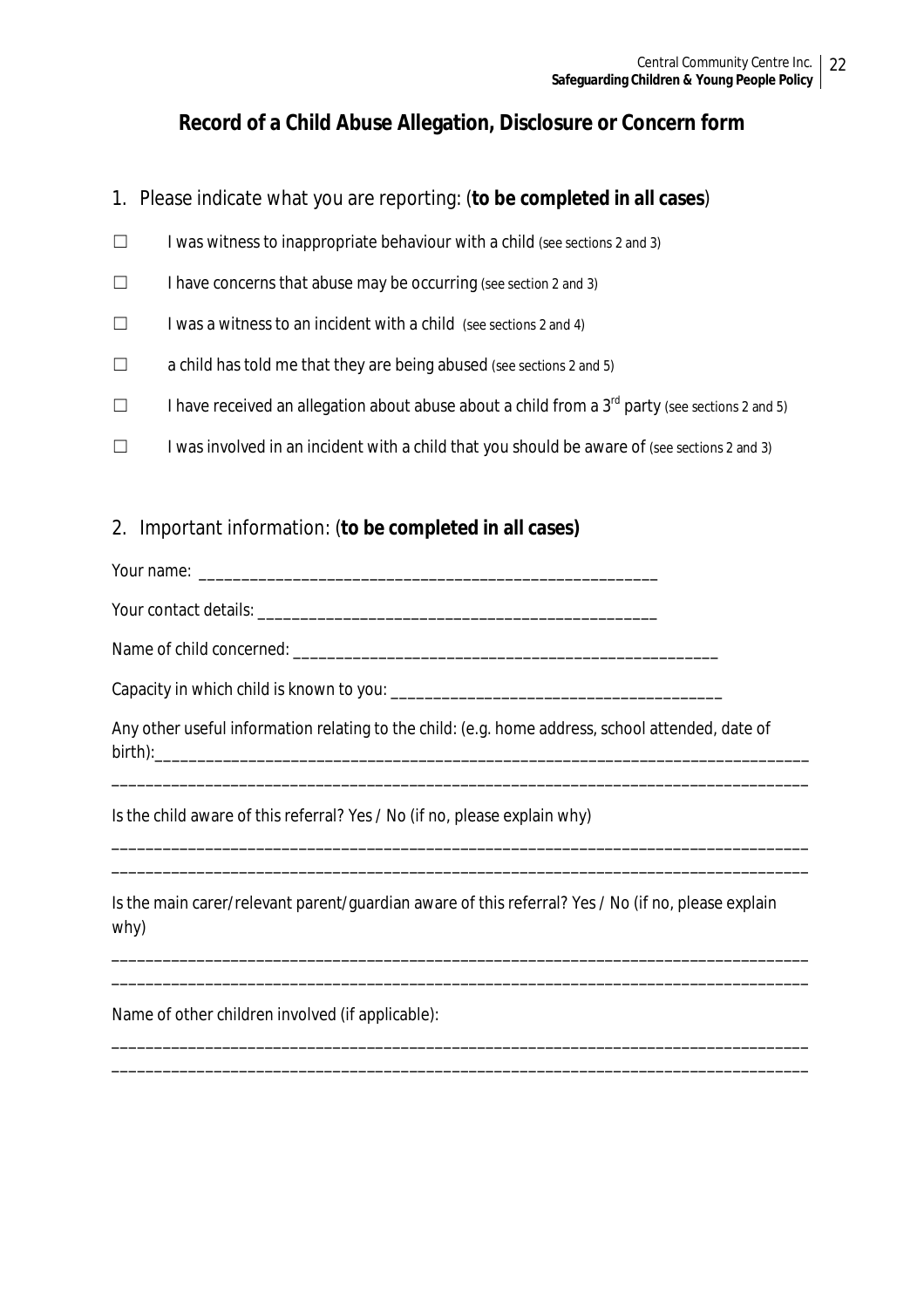# 3. Concerns that abuse may be occurring / Report details

Please use the space below to record the concerns that you have regarding a child or adult who had contact with children.

These may include a:

- change in a child's/young person's attitude or behaviour
- child/young person acting in an unusually distressed manner
- child/young person being bullied or there is the appearance of bullying
- child/young person being sexually aroused
- child/young person appearing to be attracted to an adult or an adult appearing to be attracted to a child
- relationship that a child/young person and adult appear to be having

NOTE: **Do not remove clothing to inspect a child if you do have concerns of physical or sexual abuse**. Please also record any action you have taken. Continue on a separate sheet if necessary.

| Signature:                |  |
|---------------------------|--|
| Name:                     |  |
| Contact telephone number: |  |
| Date:                     |  |
| Received by*              |  |

\* Please hand in this completed and signed form to the CCC President and/or the CCC Committee's Youth Member immediately.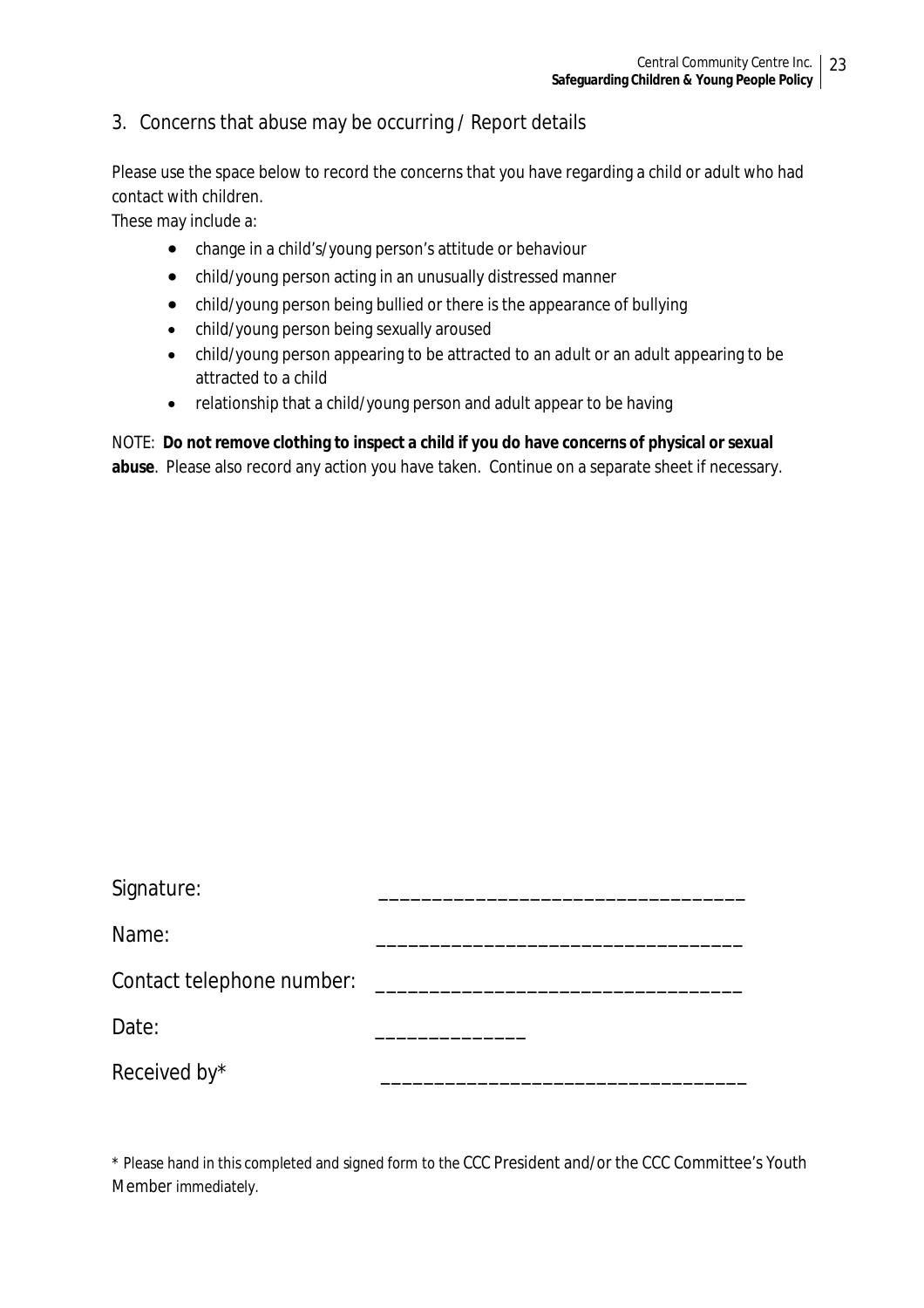# 4. Incident with a child

Please tick if one or more of the following have occurred

- ☐ I accidently hurt a child
- ☐ a child misinterpreted or misunderstood something I have done
- ☐ I have had to use reasonable physical restraint
- ☐ I was witness to one of the above (please indicate which one)
- $\Box$  I was approached by a child wishing to have a relationship with me
- ☐ Other (details below)

Please provide further information, including any action you may have taken so far and the reason for doing so. Continue on a separate sheet if necessary.

| Signature:                |  |
|---------------------------|--|
| Name:                     |  |
| Contact telephone number: |  |
| Date:                     |  |
| Received by*              |  |

\* Please hand in this completed and signed form to the CCC President and/or the CCC Committee's Youth Member immediately.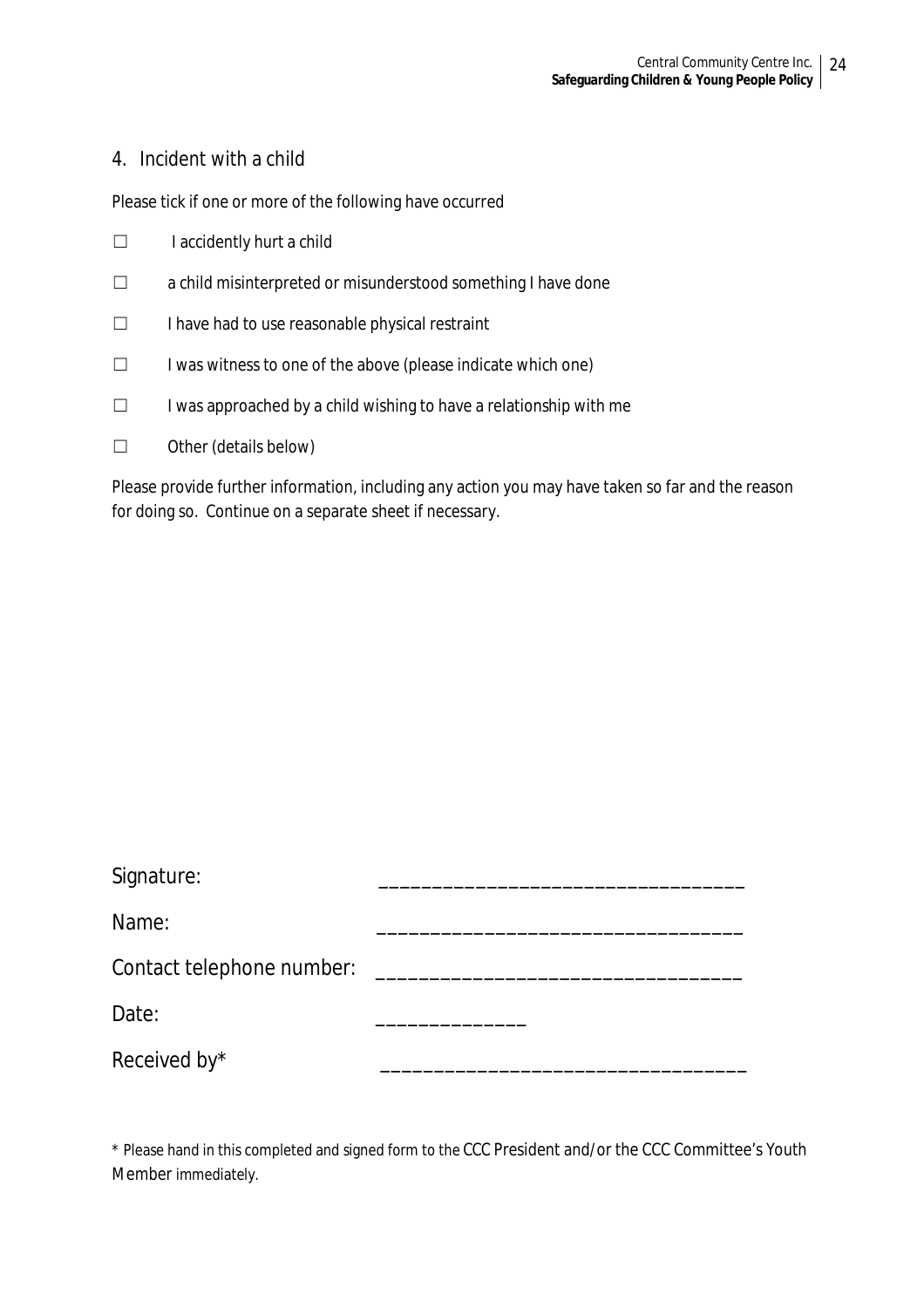# Allegation/Disclosure of Abuse

| $\overline{\phantom{a}}$ | Allegation received from: |  |
|--------------------------|---------------------------|--|
|                          |                           |  |

| Date allegation was received: |  |
|-------------------------------|--|
|                               |  |

 $\Box$  Name of person about whom allegation has been made:

Please use the space below to record the details of the allegation or disclosure you have received. This should be a factual account of the information you have receive only. **Do not include assumptions or opinions of others**. Make sure you record details of dates and times and any other potentially useful information. If the disclosure has come from the child who is claiming that they are being abused, the conversation should be recorded in their words. Continue on a separate sheet if necessary.

| Signature:                |  |
|---------------------------|--|
| Name:                     |  |
| Contact telephone number: |  |
| Date:                     |  |
| Received by*              |  |

\* Please hand in this completed and signed form to the CCC President and/or the CCC Committee's Youth Member immediately.